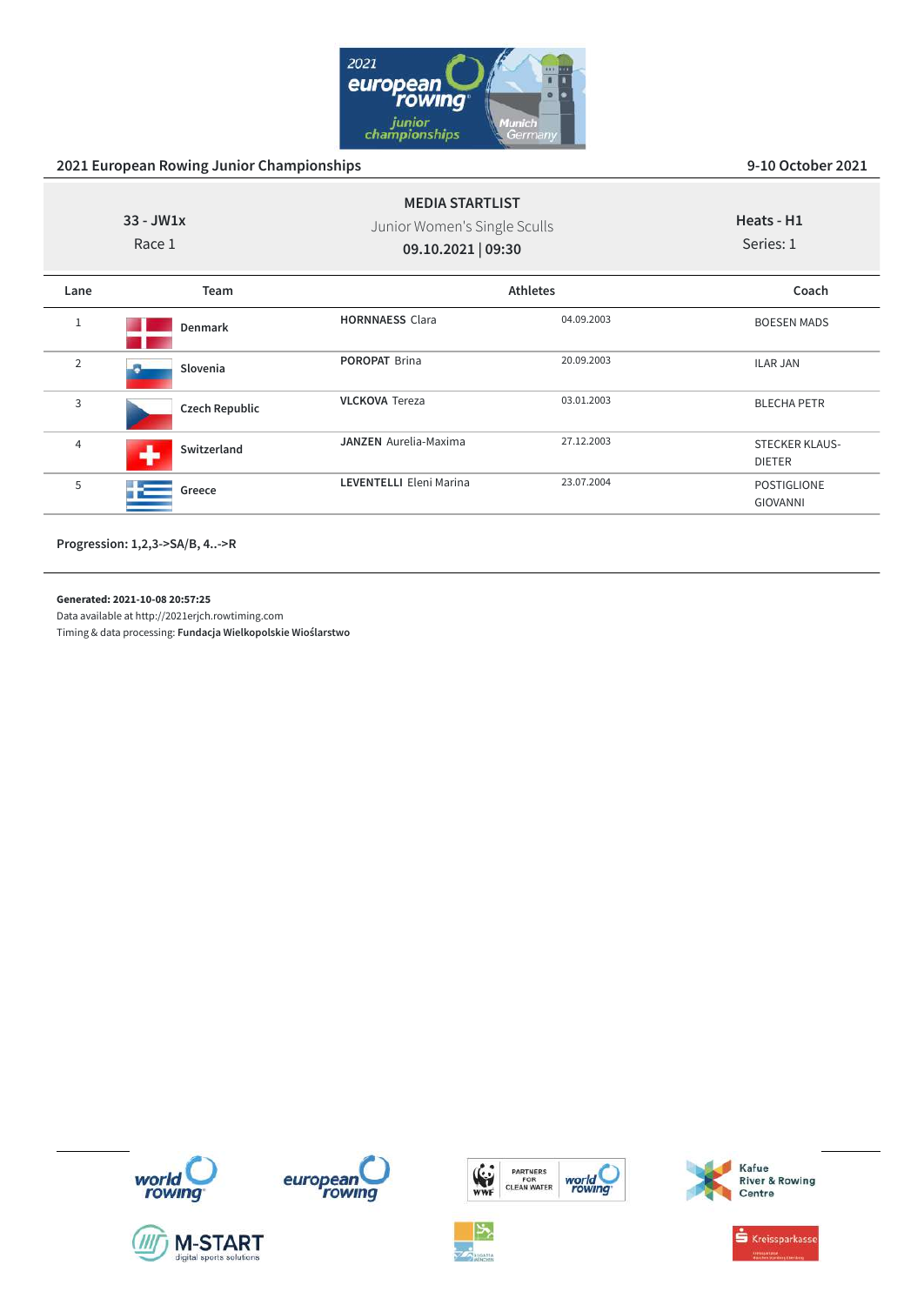

| $33 - JW1x$<br>Race 2 |                | <b>MEDIA STARTLIST</b><br>Junior Women's Single Sculls<br>09.10.2021   09:35 |                 | Heats - H <sub>2</sub><br>Series: 1 |
|-----------------------|----------------|------------------------------------------------------------------------------|-----------------|-------------------------------------|
| Lane                  | Team           |                                                                              | <b>Athletes</b> | Coach                               |
| $\mathbf{1}$          | Turkey         | <b>BAYKARA Deniznur</b>                                                      | 08.06.2003      | <b>OKTAR YUSUF</b>                  |
| $\overline{2}$        | Moldova<br>孏   | <b>FEDORENCO Ecaterina</b>                                                   | 23.11.2004      | <b>DEREVIANCO TATIANA</b>           |
| 3                     | Croatia<br>磱   | <b>RIMBALDO</b> Reina                                                        | 22.05.2005      | <b>JANKOVIC MARIO</b>               |
| 4                     | Portugal<br>O, | <b>VARELA Beatriz</b>                                                        | 03.12.2003      | <b>COUTINHO NUNO</b>                |
| 5                     | Latvia         | <b>RUMPE</b> Laine                                                           | 05.06.2003      | <b>KRUEZE ILZE</b>                  |
|                       |                |                                                                              |                 |                                     |

**Progression: 1,2,3->SA/B, 4..->R**

**Generated: 2021-10-08 20:57:25**

Data available at http://2021erjch.rowtiming.com

















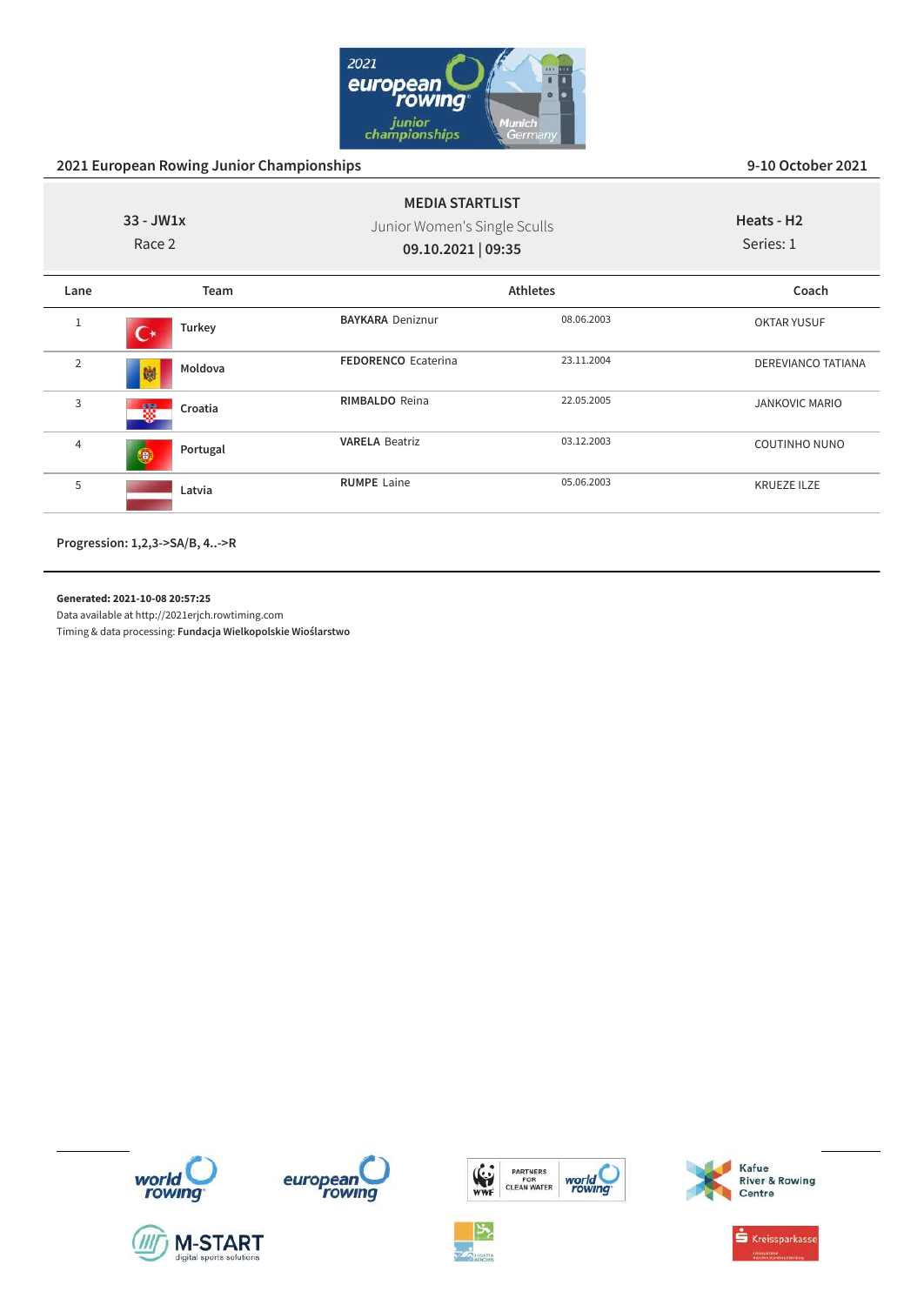

| $33 - JW1x$<br>Race 3 |                        | <b>MEDIA STARTLIST</b><br>Junior Women's Single Sculls<br>09.10.2021   09:40 |                 | Heats - H <sub>3</sub><br>Series: 1 |  |
|-----------------------|------------------------|------------------------------------------------------------------------------|-----------------|-------------------------------------|--|
| Lane                  | Team                   |                                                                              | <b>Athletes</b> | Coach                               |  |
| 1                     | Italy                  | <b>CLERICI</b> Giulia                                                        | 31.03.2003      | <b>VITALE BENEDETTO</b>             |  |
| 2                     | <b>Netherlands</b>     | VAN DER MOLEN Phaedra                                                        | 13.06.2003      | DE GANS JAN-FRITS                   |  |
| 3                     | Bosnia and Herzegovina | <b>GORETIC Vivien</b>                                                        | 24.04.2020      | <b>MELGES THOMAS</b>                |  |
| $\overline{4}$        | Ukraine                | <b>MISHENKO</b> Anastasija                                                   | 14.02.2004      |                                     |  |
| 5                     | Germany                | <b>HEYLTJES</b> Charlotte                                                    | 17.11.2003      | <b>UEBACHS PHILIPP</b>              |  |
|                       |                        |                                                                              |                 |                                     |  |

**Progression: 1,2,3->SA/B, 4..->R**

**Generated: 2021-10-08 20:57:25**

Data available at http://2021erjch.rowtiming.com













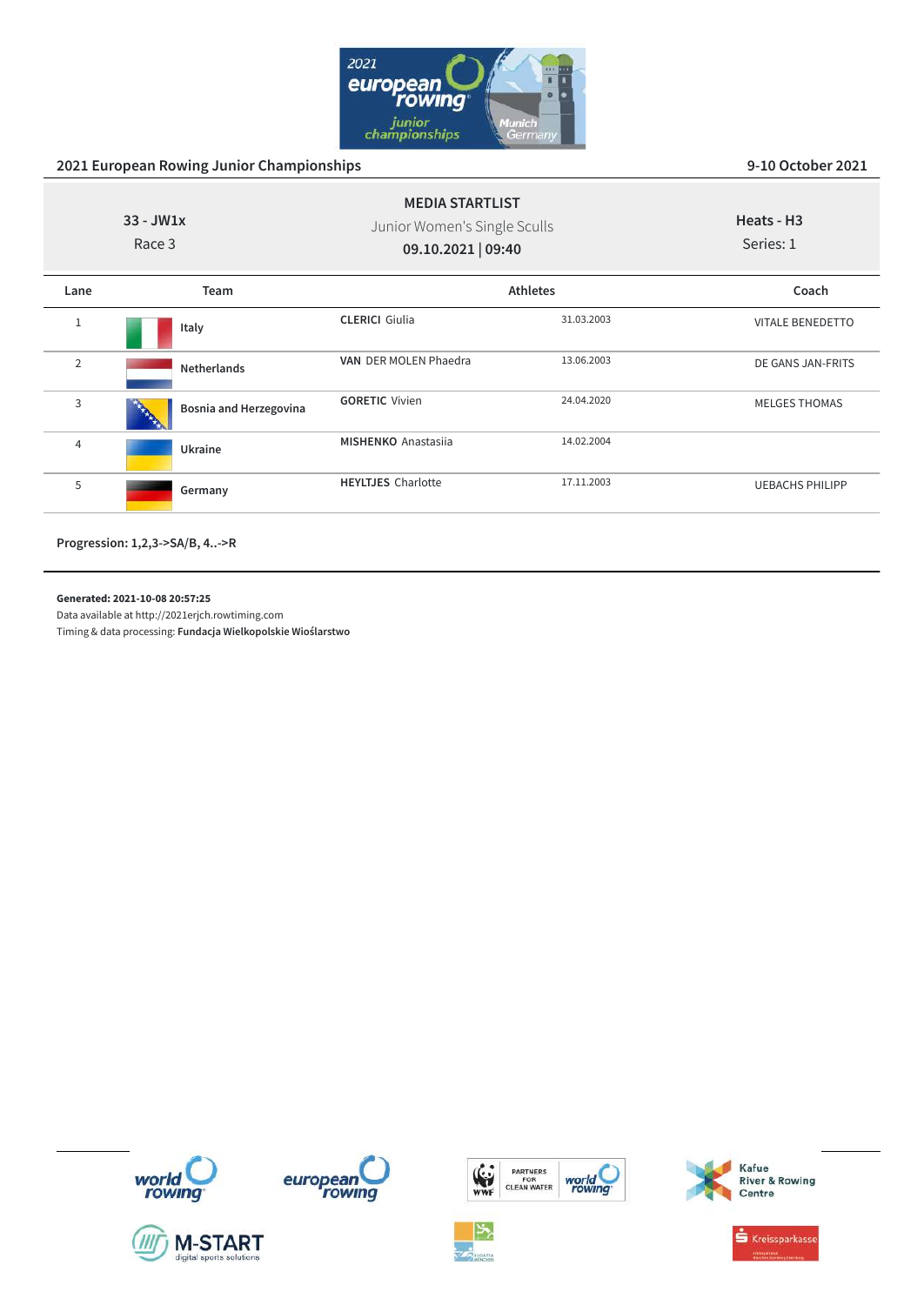

| $34 - JM1x$<br>Race 4 |                       | <b>MEDIA STARTLIST</b><br>Junior Men's Single Sculls<br>09.10.2021   09:45 |                 | Heats - H1<br>Series: 1 |
|-----------------------|-----------------------|----------------------------------------------------------------------------|-----------------|-------------------------|
| Lane                  | Team                  |                                                                            | <b>Athletes</b> | Coach                   |
| 1                     | Moldova<br>懒          | <b>NAUMCIUC</b> Nichita                                                    | 15.06.2003      | DEREVIANCO FIODOR       |
| $\overline{2}$        | Poland                | <b>WOZNIAK Jakub</b>                                                       | 10.08.2003      | <b>REWERS MIROSLAW</b>  |
| 3                     | <b>Czech Republic</b> | <b>JEZEK Martin</b>                                                        | 28.08.2003      | AKAI JOSEF              |
| 4                     | Turkey<br>$\Gamma^*$  | <b>KARA Eren</b>                                                           | 21.03.2004      | <b>SAYTAN TARIK</b>     |
| 5                     | <b>Bulgaria</b>       | YORDANOV Ivan                                                              | 21.09.2004      | ALEKSIEVA VESELINA      |

**Progression: 1,2,3->SA/B, 4..->R**

**Generated: 2021-10-08 20:57:25**

Data available at http://2021erjch.rowtiming.com Timing & data processing: **Fundacja Wielkopolskie Wioślarstwo**



**M-START** 









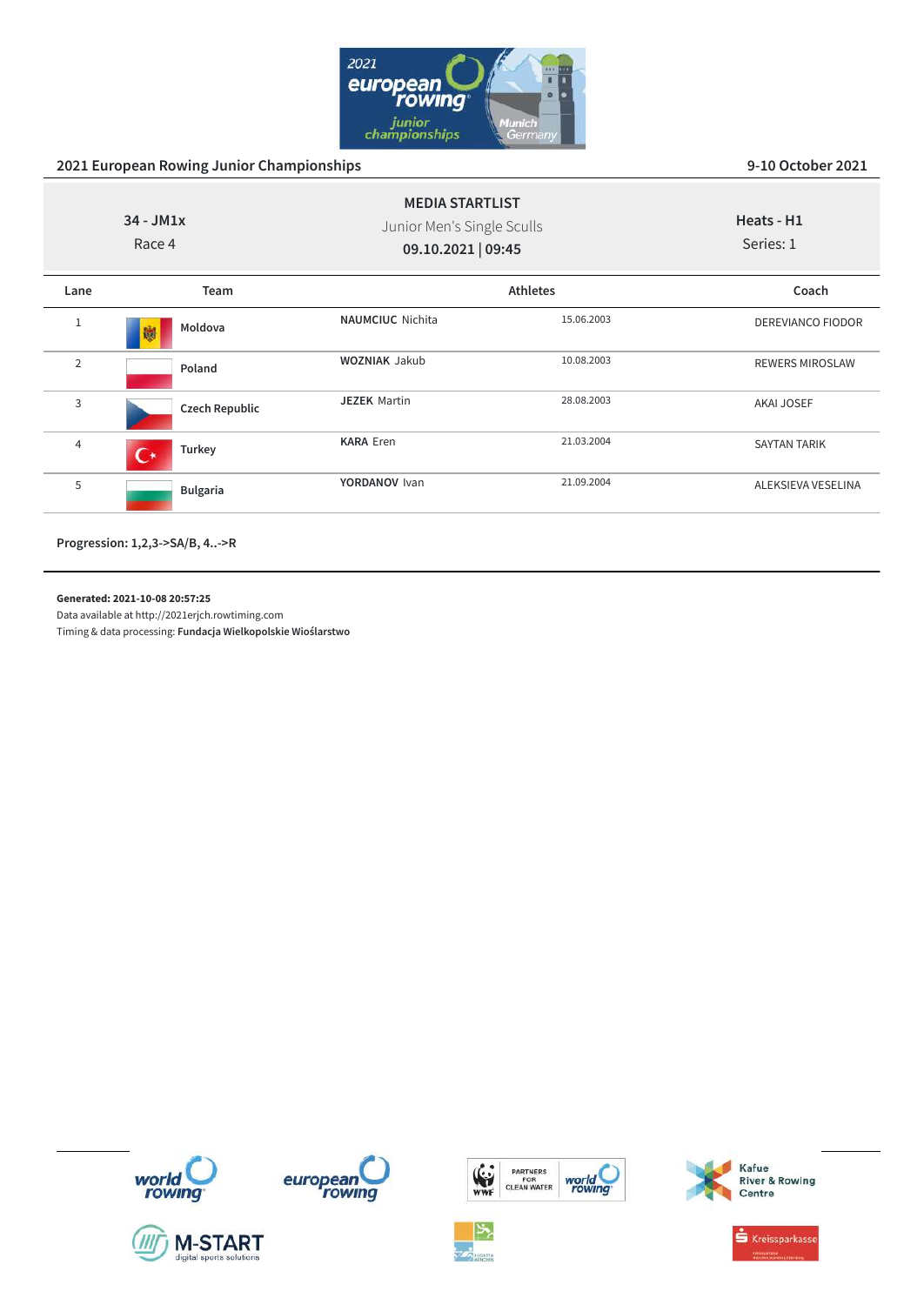

| $34 - JM1x$<br>Race 5 |             | <b>MEDIA STARTLIST</b><br>Junior Men's Single Sculls<br>09.10.2021   09:50 |                 | Heats - H <sub>2</sub><br>Series: 1    |
|-----------------------|-------------|----------------------------------------------------------------------------|-----------------|----------------------------------------|
| Lane                  | Team        |                                                                            | <b>Athletes</b> | Coach                                  |
| $\mathbf{1}$          | Italy       | <b>PRATI</b> Marco                                                         | 01.04.2004      | DINARDO PAOLO                          |
| $\overline{2}$        | Belgium     | <b>ANDRIES Aaron</b>                                                       | 21.05.2003      |                                        |
| 3                     | Germany     | <b>GEYER Jakob</b>                                                         | 09.08.2004      | <b>HILBERT JONAS</b><br><b>FLORIAN</b> |
| $\overline{4}$        | Switzerland | <b>SOLDO</b> Mattia                                                        | 13.08.2004      | HOWALD-BUOL<br>ANNA-MARIA              |
| 5                     | Lithuania   | <b>JUSKEVICIUS Povilas</b>                                                 | 05.02.2003      | <b>SUNKLODAS KAROLIS</b>               |

**Progression: 1,2,3->SA/B, 4..->R**

**Generated: 2021-10-08 20:57:25**

Data available at http://2021erjch.rowtiming.com Timing & data processing: **Fundacja Wielkopolskie Wioślarstwo**













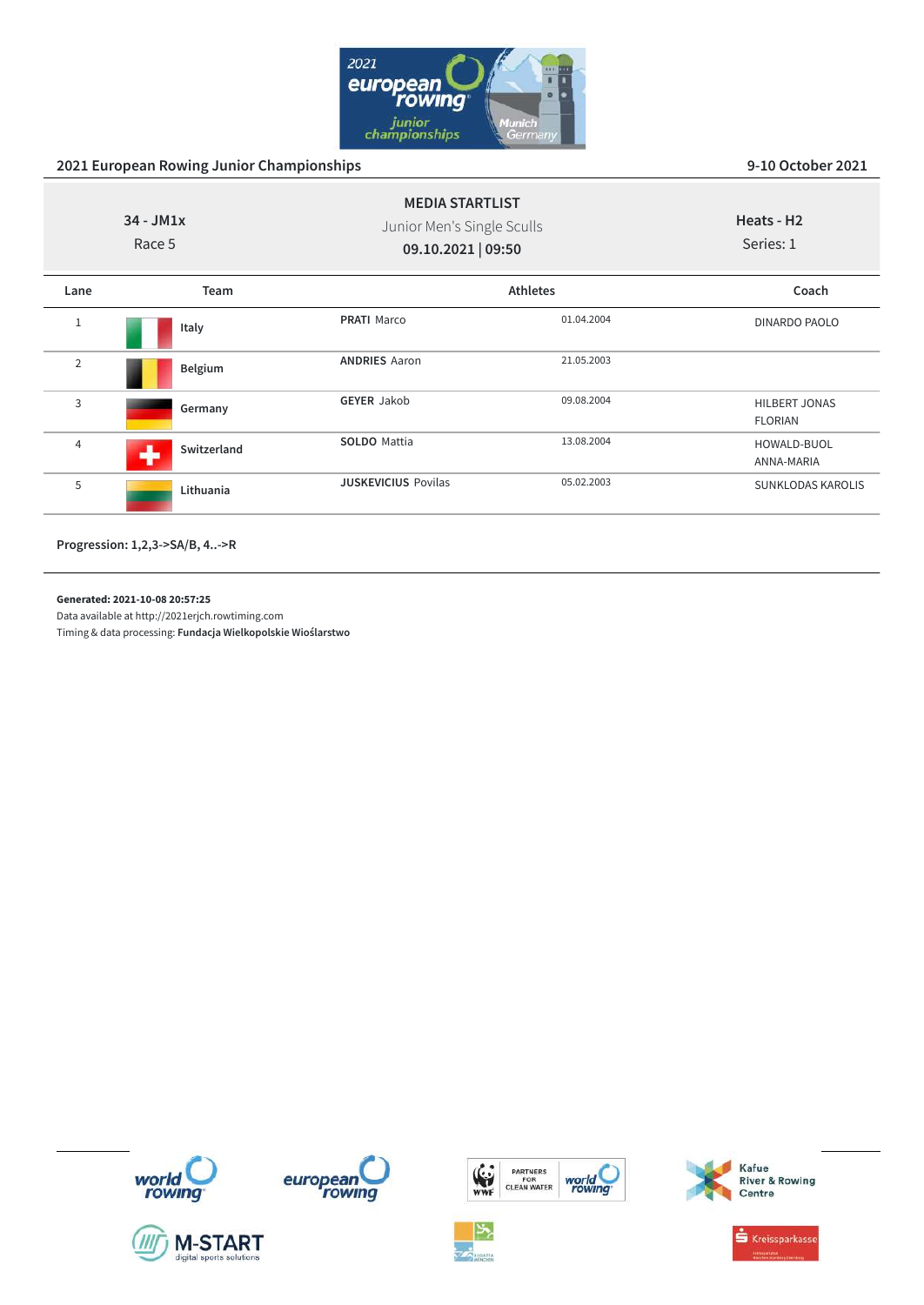

| $34 - JM1x$<br>Race 6 |                    | <b>MEDIA STARTLIST</b><br>Junior Men's Single Sculls<br>09.10.2021   09:55 |            | Heats - H <sub>3</sub><br>Series: 1   |  |
|-----------------------|--------------------|----------------------------------------------------------------------------|------------|---------------------------------------|--|
| Lane                  | Team               | <b>Athletes</b>                                                            |            | Coach                                 |  |
| $\mathbf{1}$          | <b>Netherlands</b> | <b>DEN BEER POORTUGAEL Edward</b>                                          | 03.06.2003 | <b>FLORIJN RONALD</b>                 |  |
| 2                     | Slovenia           | <b>POTOCNIK Gabrijel</b>                                                   | 05.11.2004 | PIRIH MIHA                            |  |
| 3                     | Ukraine            | <b>PUZHALOV Nikita</b>                                                     | 09.09.2005 | SAVYTSKYI ANDRII                      |  |
| 4                     | Denmark            | <b>WISHOLM</b> August Herman                                               | 21.10.2004 | <b>CHRISTIANSEN JENS</b>              |  |
| 5                     | Greece             | <b>EXARCHOU lasonas</b>                                                    | 09.07.2003 | <b>POSTIGLIONE</b><br><b>GIOVANNI</b> |  |
|                       |                    |                                                                            |            |                                       |  |

**Progression: 1,2,3->SA/B, 4..->R**

**Generated: 2021-10-08 20:57:25**

Data available at http://2021erjch.rowtiming.com Timing & data processing: **Fundacja Wielkopolskie Wioślarstwo**











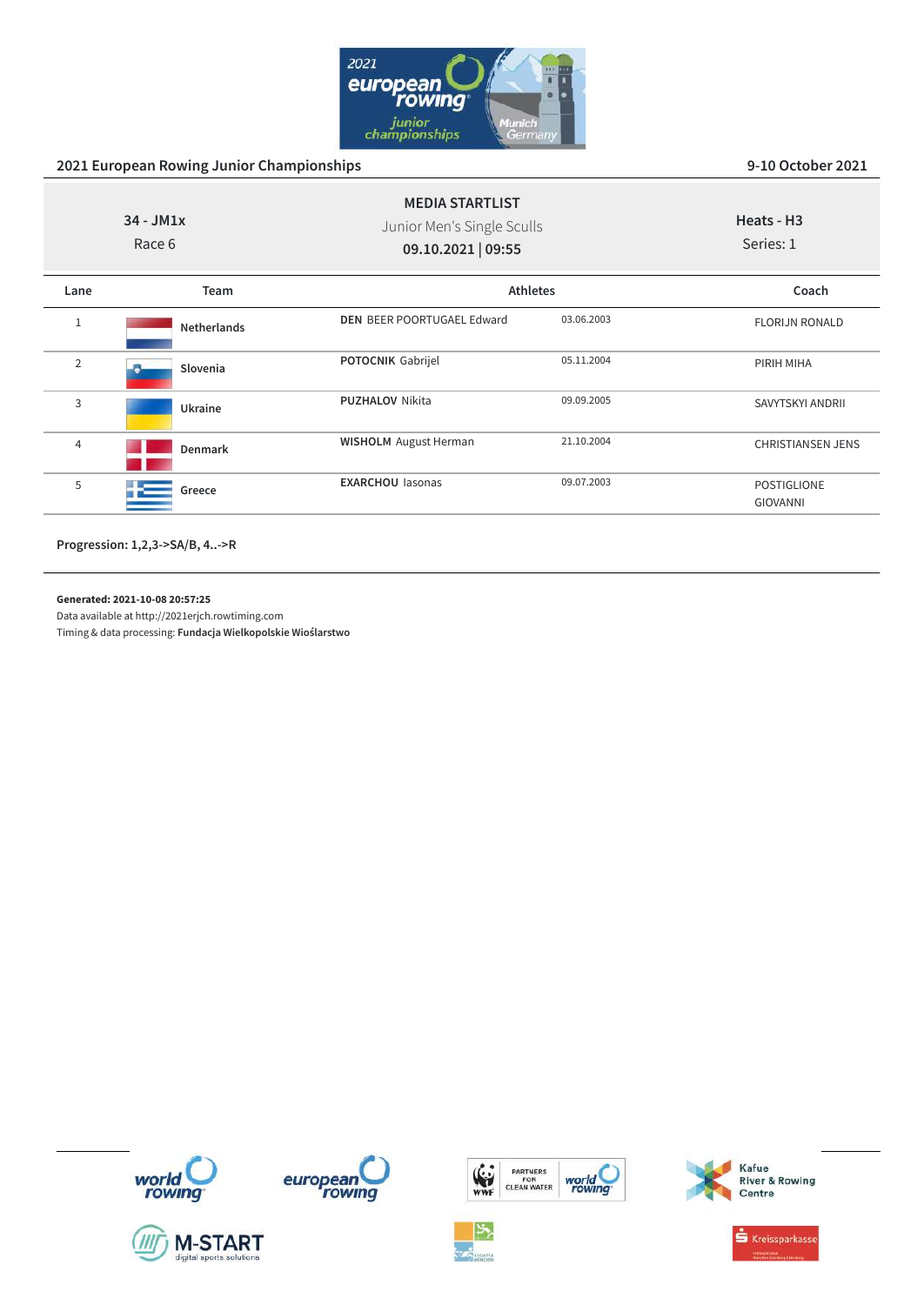

|                | $35 - JW2 -$<br>Race 7 | <b>MEDIA STARTLIST</b><br>Junior Women's Pair<br>09.10.2021   10:00 |                          | Heats - H1<br>Series: 1 |
|----------------|------------------------|---------------------------------------------------------------------|--------------------------|-------------------------|
| Lane           | Team                   |                                                                     | <b>Athletes</b>          | Coach                   |
|                | Germany                | (b) FISCHER Franziska<br>(s) CARIUS Elena                           | 07.02.2003<br>08.06.2003 | NAUMANN THOMAS          |
| $\overline{2}$ | Italy                  | (b) NASELLI Sofia<br>(s) SCARPELLO Martina                          | 12.08.2005<br>04.11.2004 | <b>VITALE BENEDETTO</b> |
| 3              | <b>Netherlands</b>     | (b) <b>BOUMAN</b> Minou<br>(s) STRAATHOF Demi                       | 16.07.2004<br>15.06.2004 |                         |
| 4              | Hungary                | (b) <b>SANDOR</b> Zsofia<br>(s) VIANDT Lena Lilian                  | 14.04.2004<br>26.11.2003 | <b>ALFOLDI ZOLTAN</b>   |

**Progression: 1->FA, 2..->R**

**Generated: 2021-10-08 20:57:25**

Data available at http://2021erjch.rowtiming.com













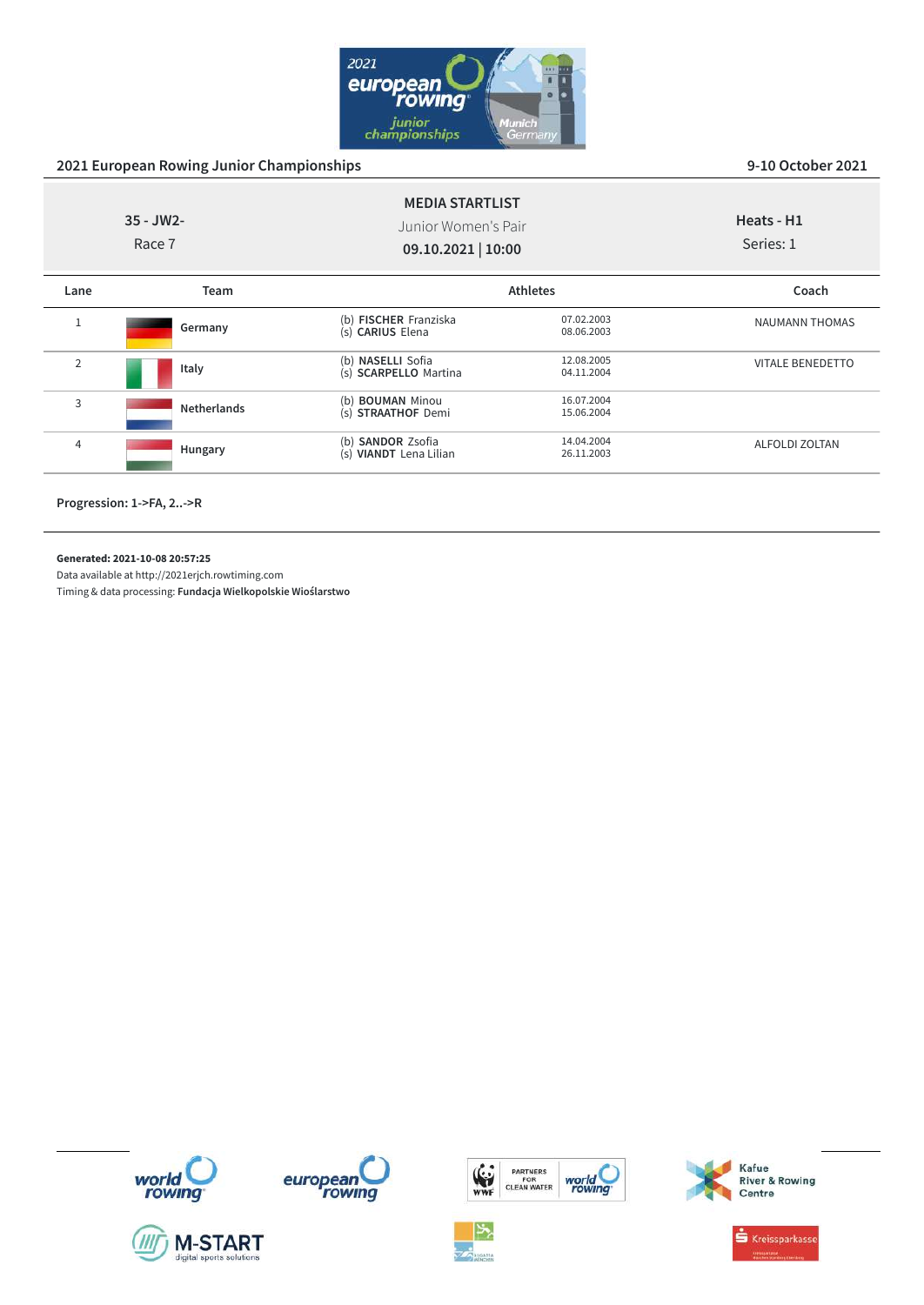

|                | $35 - JW2 -$<br>Race 8 | <b>MEDIA STARTLIST</b><br>Junior Women's Pair<br>09.10.2021   10:05 |                          | Heats - H <sub>2</sub><br>Series: 1 |
|----------------|------------------------|---------------------------------------------------------------------|--------------------------|-------------------------------------|
| Lane           | Team                   |                                                                     | <b>Athletes</b>          | Coach                               |
| Ŧ              | Romania                | (b) STOICA Georgelia<br>(s) DRAM Mihaela-Cosmina                    | 14.11.2003<br>22.10.2003 | <b>GRIJUC MARIAN</b>                |
| $\overline{2}$ | Austria                | (b) DANNINGER Sophie<br>(s) HAIDER Greta                            | 07.06.2003<br>18.04.2005 | <b>MATE DANIEL</b>                  |
| 3              | Turkey                 | (b) AKKAY Aslihan<br>(s) ULGEY Ruken                                | 17.07.2003<br>07.04.2003 | <b>OKTAR YUSUF</b>                  |
| 4              | Moldova<br>鱲           | (b) DOZORET Ana<br>(s) GRECINA Vera                                 | 08.08.2007<br>26.01.2007 | <b>BEZDETNYY VADIM</b>              |

**Progression: 1->FA, 2..->R**

**Generated: 2021-10-08 20:57:25**

Data available at http://2021erjch.rowtiming.com















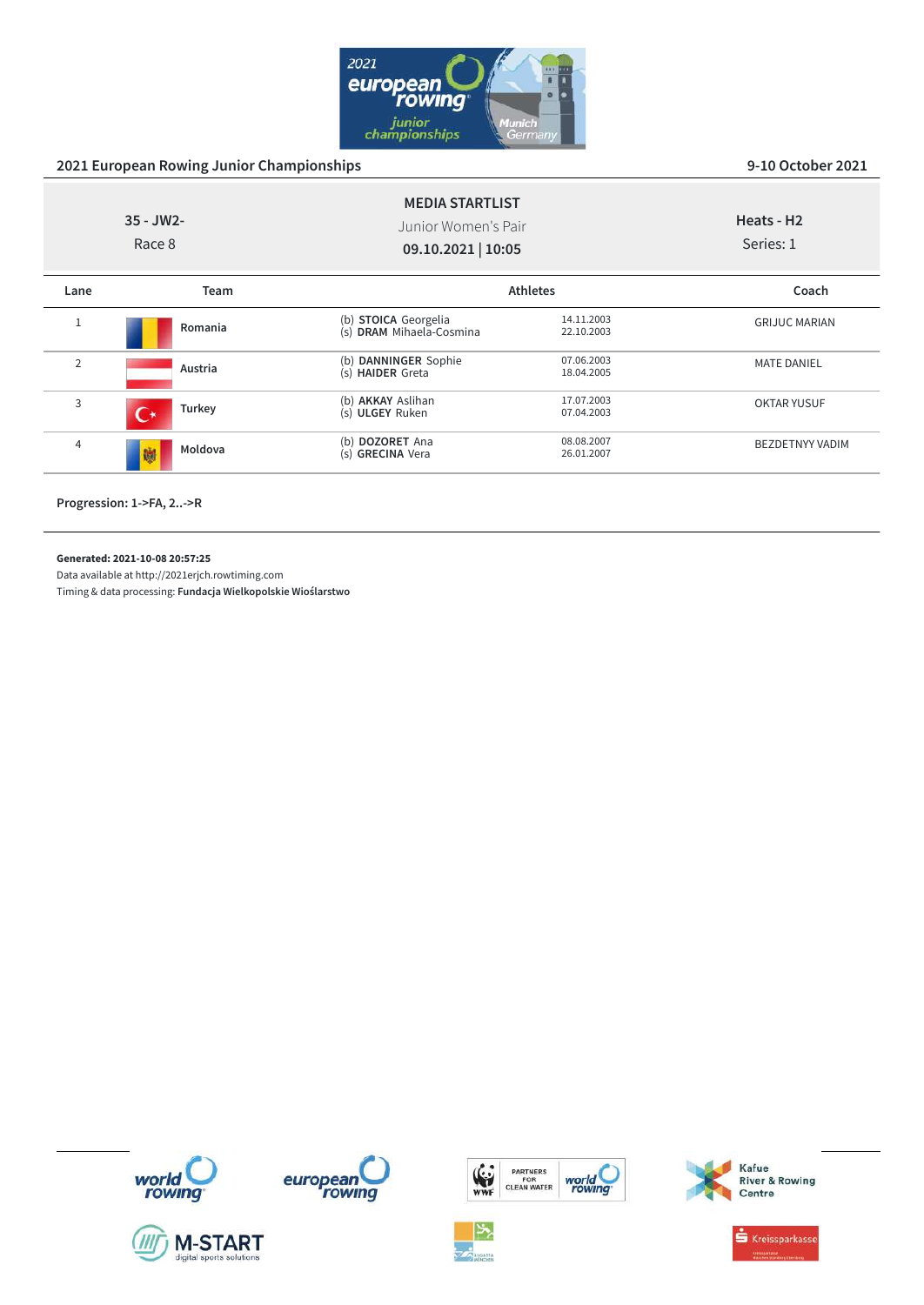

|                | $36 - JM2 -$<br>Race 9 | <b>MEDIA STARTLIST</b><br>Junior Men's Pair<br>09.10.2021   10:10 |                          | Heats - H1<br>Series: 1               |
|----------------|------------------------|-------------------------------------------------------------------|--------------------------|---------------------------------------|
| Lane           | Team                   |                                                                   | <b>Athletes</b>          | Coach                                 |
|                | Croatia<br>檹           | (b) MORIC Niko<br>(s) PUH Lovre                                   | 25.04.2003<br>08.04.2004 | URLIC TONI                            |
| $\overline{2}$ | <b>Belarus</b>         | (b) KOPA Mikhail<br>(s) LISOUSKI Yauheni                          | 04.09.2003<br>12.12.2003 | ZALATAROU YURY                        |
| 3              | Greece                 | (b) BOURNOUTOS Christos<br>(s) VELLIDIS Konstantinos              | 16.01.2003<br>05.02.2003 | <b>POSTIGLIONE</b><br><b>GIOVANNI</b> |
| 4              | Portugal<br>6          | (b) FERREIRA Andre<br>(s) <b>SANTOS</b> Joao                      | 25.02.2003<br>12.07.2003 | <b>COUTINHO NUNO</b>                  |
| 5              | Switzerland<br>ah.     | (b) ZAHNER Leon<br>(s) VONDER MUEHLL Donat                        | 08.03.2003<br>06.10.2003 | NIEPMANN SIMON                        |

**Progression: 1,2,3->SA/B, 4..->R**

**Generated: 2021-10-08 20:57:25**

Data available at http://2021erjch.rowtiming.com

Timing & data processing: **Fundacja Wielkopolskie Wioślarstwo**













 $\stackrel{\bullet}{\bullet}$  Kreissparkasse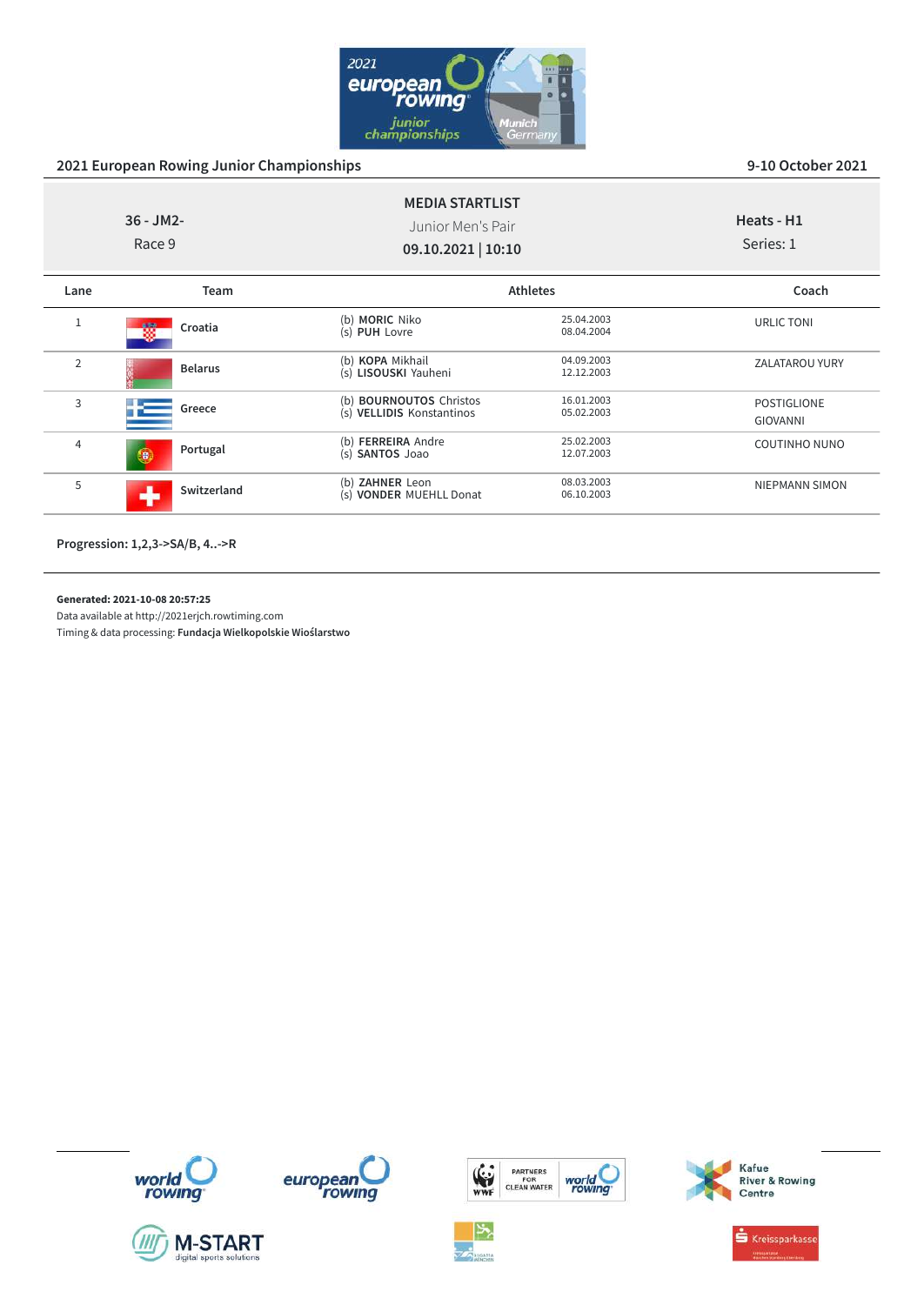

|                | $36 - JM2 -$<br>Race 10 | <b>MEDIA STARTLIST</b><br>Junior Men's Pair<br>09.10.2021   10:15 |                          | Heats - H <sub>2</sub><br>Series: 1 |
|----------------|-------------------------|-------------------------------------------------------------------|--------------------------|-------------------------------------|
| Lane           | Team                    |                                                                   | <b>Athletes</b>          | Coach                               |
|                | Romania                 | (b) AXINTOI Andrei-Petrisor<br>(s) NUTESCU Iliuta-Leontin         | 01.12.2003<br>16.07.2004 | <b>MALIS CRISTIAN</b>               |
| $\overline{2}$ | Slovenia                | (b) <b>ZAVRSNIK</b> Arne<br>(s) <b>BRGLEZ</b> Jakob               | 31.03.2005<br>19.03.2004 | <b>ILAR JAN</b>                     |
| 3              | Austria                 | (b) NGUYEN TIEN Teodor-Tan<br>(s) WAGNER Daniel                   | 29.11.2004<br>27.10.2004 | SANDHAEUGL KURT-<br>WOLFGANG        |
| 4              | Moldova<br>鱜            | (b) DMITRIEV Ilia<br>(s) ARMAS Grigori                            | 21.09.2006<br>10.04.2006 | <b>DEREVIANCO FIODOR</b>            |
| 5              | Poland                  | (b) LEWICKI Tomasz<br>(s) SOBECKI Fryderyk                        | 01.09.2003<br>05.09.2003 | <b>BELKA ANETA</b>                  |

**Progression: 1,2,3->SA/B, 4..->R**

**Generated: 2021-10-08 20:57:25**

Data available at http://2021erjch.rowtiming.com Timing & data processing: **Fundacja Wielkopolskie Wioślarstwo**

world<br>rowing













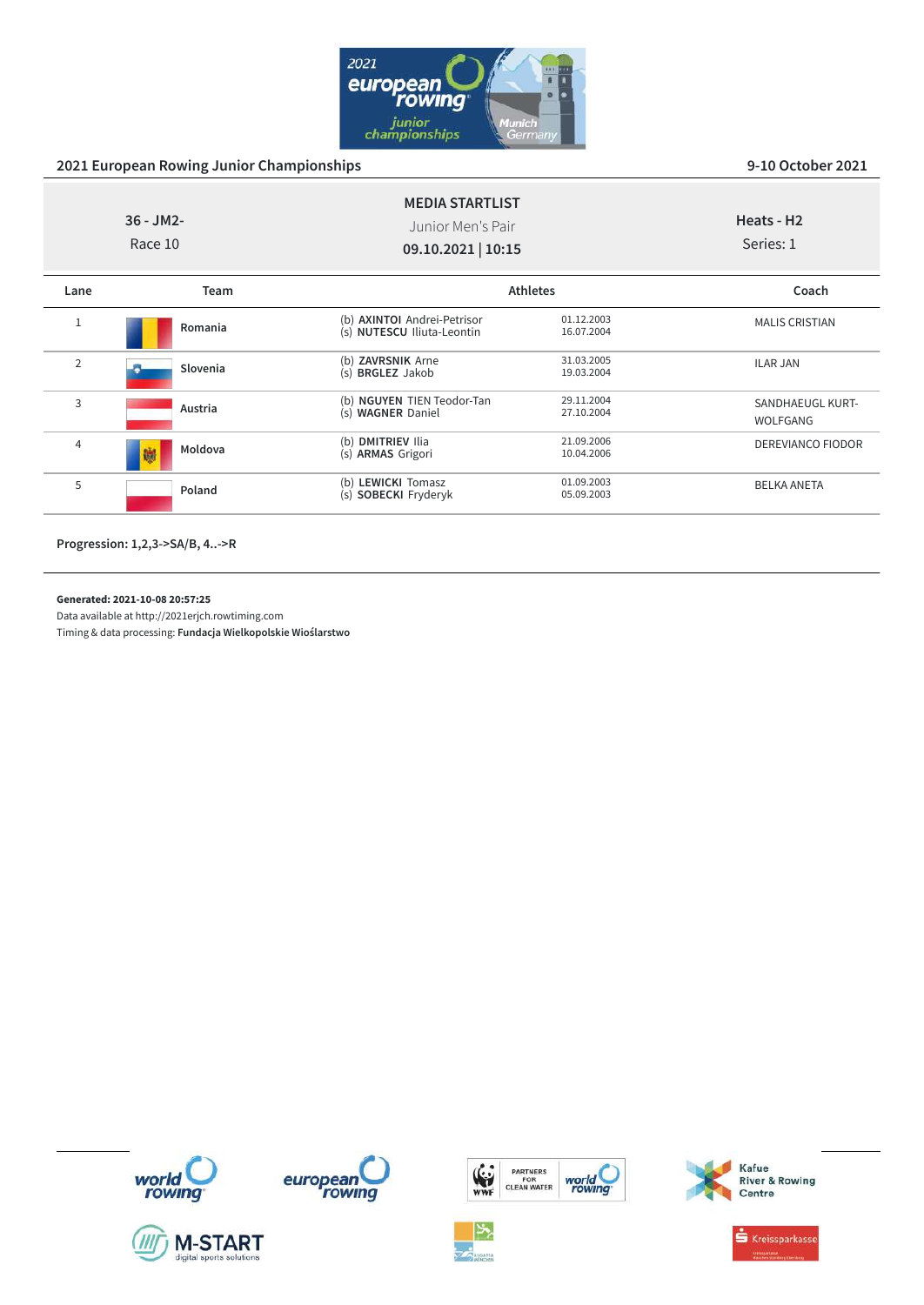

|                | $36 - JM2 -$<br>Race 11 | <b>MEDIA STARTLIST</b><br>Junior Men's Pair<br>09.10.2021   10:20 |                          | Heats - H <sub>3</sub><br>Series: 1 |
|----------------|-------------------------|-------------------------------------------------------------------|--------------------------|-------------------------------------|
| Lane           | Team                    |                                                                   | <b>Athletes</b>          | Coach                               |
| 1              | Norway                  | (b) WERGELAND Aksel<br>(s) <b>BJORVIK</b> Einar                   | 09.01.2003<br>09.09.2003 | <b>ODFJELL TORE</b>                 |
| $\overline{2}$ | <b>Czech Republic</b>   | (b) SUKUP Matyas<br>(s) REZAC Jan                                 | 11.11.2003<br>22.06.2004 | ATARSIA ZUZANNA                     |
| 3              | Germany                 | (b) FISCHER Thorben<br>(s) KOEHLER Jamie                          | 02.11.2004<br>24.06.2004 | KUTSCHER GUIDO                      |
| 4              | <b>Bulgaria</b>         | (b) MALINOV Tsvetomir<br>(s) YANKULOV Ivan                        | 23.02.2003<br>19.12.2003 | ALEKSIEVA VESELINA                  |

**Progression: 1,2,3->SA/B, 4..->R**

**Generated: 2021-10-08 20:57:25**

Data available at http://2021erjch.rowtiming.com

















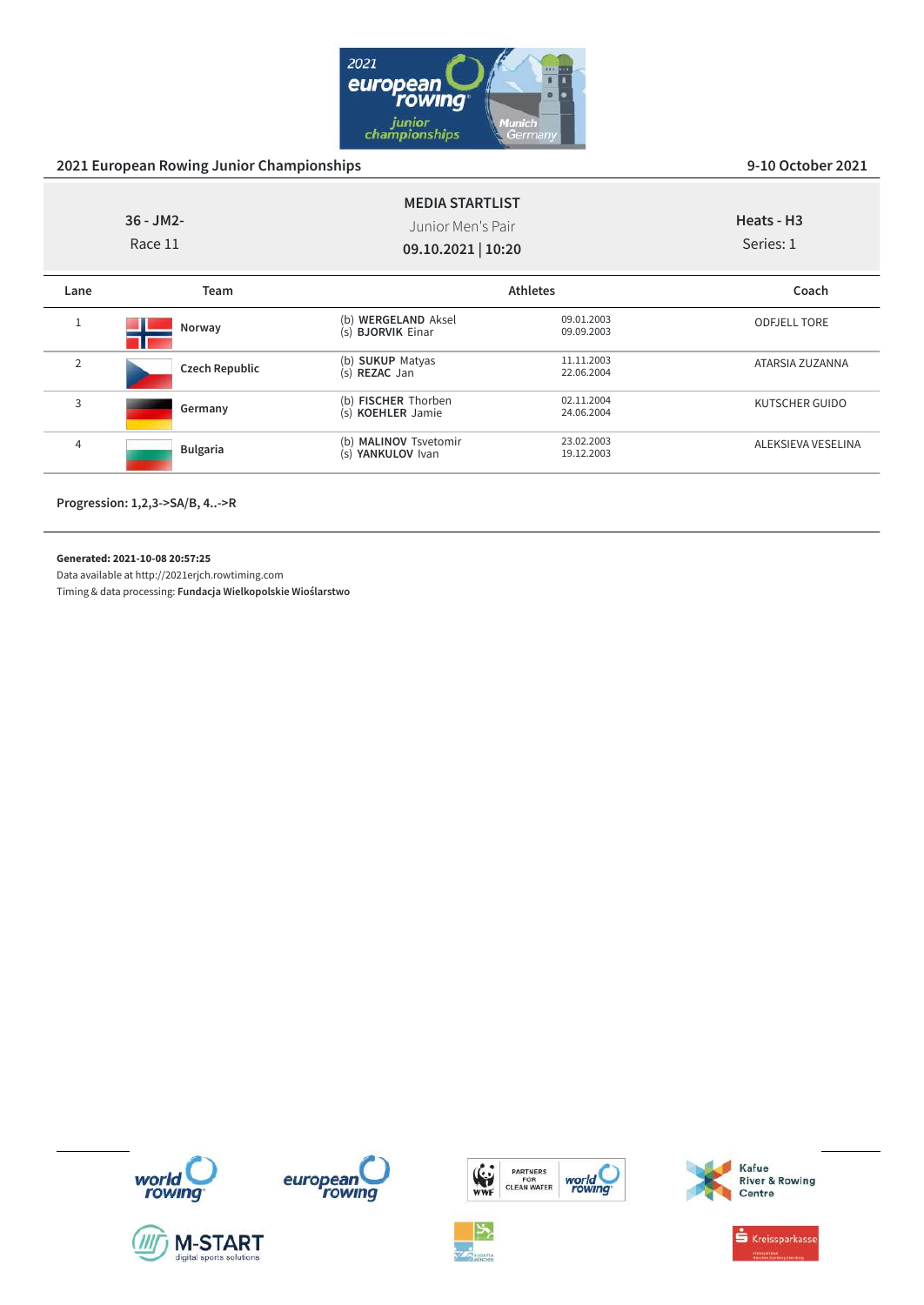

| $37 - JW2x$<br>Race 12 |                  | <b>MEDIA STARTLIST</b><br>Junior Women's Double Sculls<br>09.10.2021   10:25 |                          | Heats - H1<br>Series: 1        |
|------------------------|------------------|------------------------------------------------------------------------------|--------------------------|--------------------------------|
| Lane                   | <b>Team</b>      | <b>Athletes</b>                                                              |                          | Coach                          |
| 1                      | Germany          | (b) SCHOLZ Kristin<br>(s) SCHNEIDER Lea                                      | 14.06.2004<br>28.04.2003 | <b>UEBACHS PHILIPP</b>         |
| $\overline{2}$         | Italy            | (b) <b>BUSSACCHETTI</b> Alice<br>(s) <b>VOLPONI</b> Edda                     | 01.08.2004<br>24.09.2003 |                                |
| 3                      | Switzerland<br>┻ | (b) FAYD HERBE DE MAUDAVE Alexia<br>(s) LOETSCHER Flavia                     | 26.08.2003<br>28.12.2004 | HOWALD-BUOL<br>ANNA-MARIA      |
| 4                      | Latvia           | (b) VELICKO Ance<br>(s) LORENCE Gabriela                                     | 12.11.2003<br>04.11.2003 | <b>KRUEZE ILZE</b>             |
| 5                      | <b>Belarus</b>   | (b) RUSAK Anastasiya<br>(s) VASILYEVA Viktoryia                              | 03.01.2004<br>21.06.2004 | <b>KASHKALDA</b><br>ALIAKSANDR |

**Progression: 1,2,3->SA/B, 4..->R**

**Generated: 2021-10-08 20:57:25**

Data available at http://2021erjch.rowtiming.com













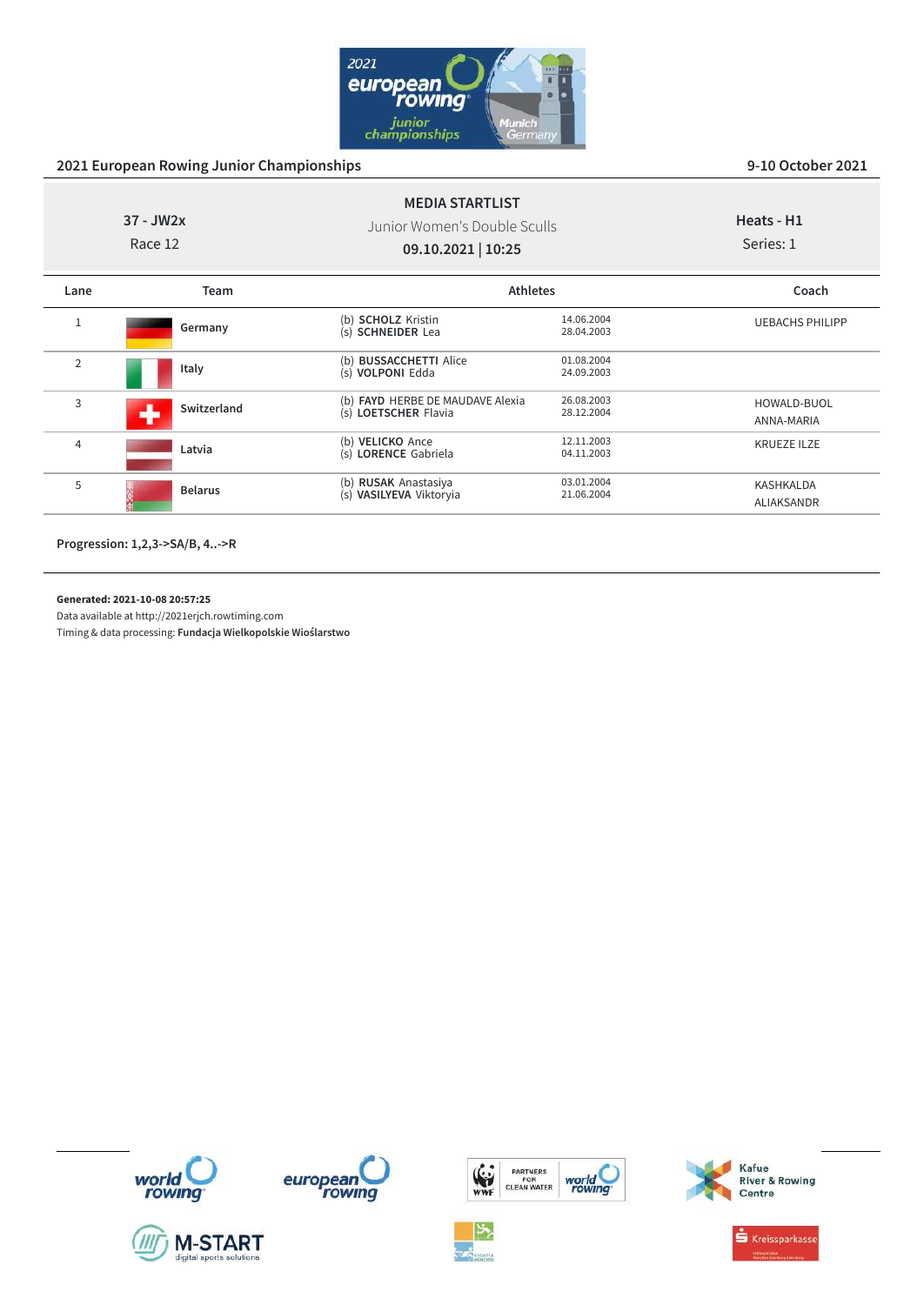

| $37 - JW2x$<br>Race 13 |             | <b>MEDIA STARTLIST</b><br>Junior Women's Double Sculls<br>09.10.2021   10:30 |                          | Heats - H <sub>2</sub><br>Series: 1 |
|------------------------|-------------|------------------------------------------------------------------------------|--------------------------|-------------------------------------|
| Lane                   | <b>Team</b> |                                                                              | <b>Athletes</b>          | Coach                               |
| $\mathbf{1}$           | Norway      | (b) <b>EMBLEM</b> Fabia Dybwad<br>(s) HJEMDAL Tyra Eklo                      | 11.04.2003<br>18.12.2004 | CHRISTENSEN<br><b>MARKUS</b>        |
| 2                      | Belgium     | (b) <b>ELOISE</b> Joris<br>(s) <b>ASTRID</b> Van Roy                         | 15.05.2003<br>26.09.2003 |                                     |
| 3                      | Austria     | (b) GUTSJAHR Emma<br>(s) SWOBODA Laura                                       | 05.08.2004<br>19.09.2003 | <b>GRUBER GERALD</b>                |
| 4                      | Denmark     | (b) <b>BOMMER</b> Laetitia<br>(s) NIELSEN Stine                              | 21.11.2003<br>13.10.2003 | <b>CHRISTIANSEN JENS</b>            |
| 5                      | Lithuania   | (b) JONUSAITE Ula<br>(s) KRYZEVICIUTE Saule                                  | 26.07.2004<br>22.12.2004 | <b>KLERAUSKAS SIGITAS</b>           |

**Progression: 1,2,3->SA/B, 4..->R**

**Generated: 2021-10-08 20:57:25**

Data available at http://2021erjch.rowtiming.com













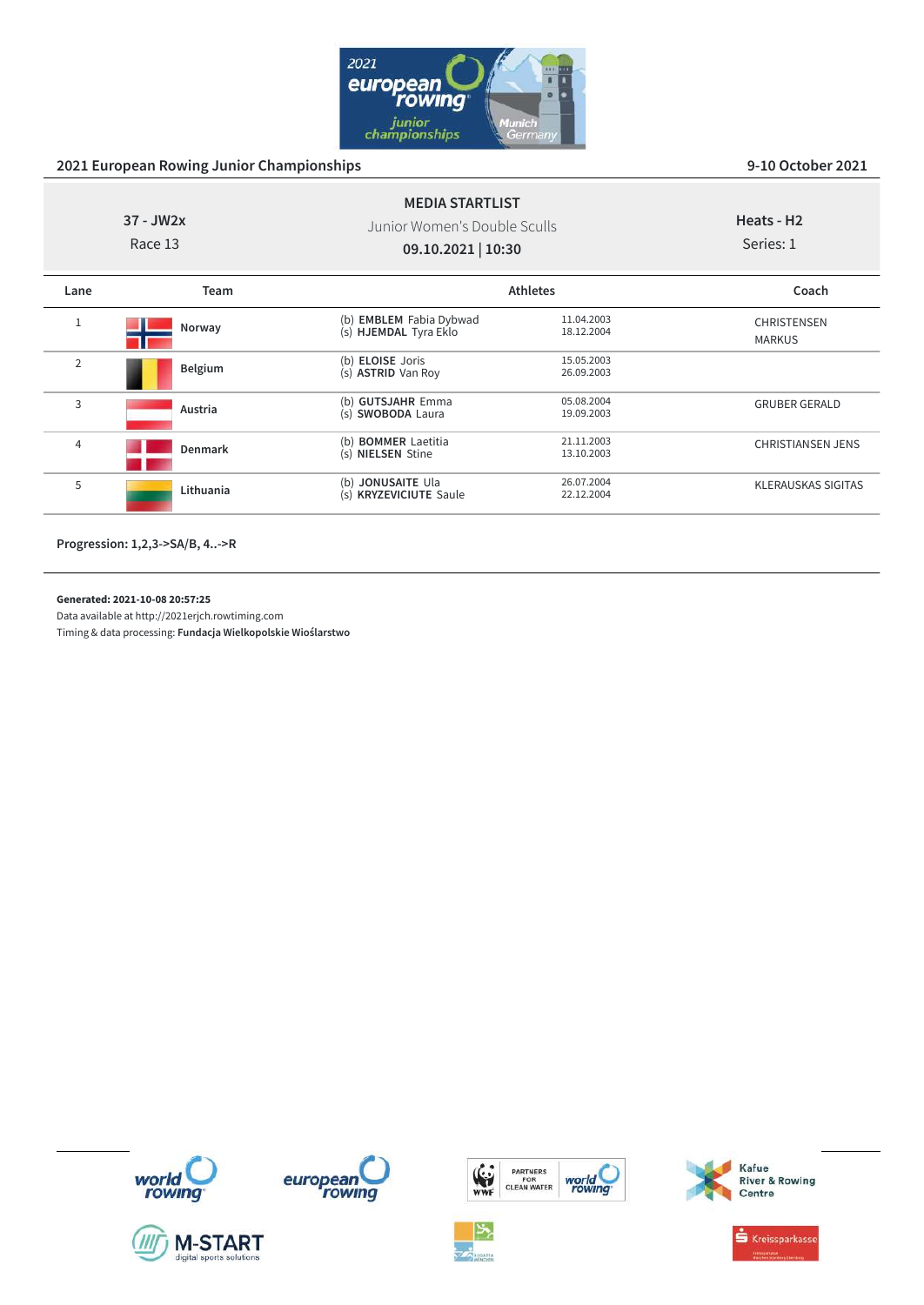

|                | $37 - JW2x$<br>Race 14 | <b>MEDIA STARTLIST</b><br>Junior Women's Double Sculls<br>09.10.2021   10:35 |                          | Heats - H <sub>3</sub><br>Series: 1   |
|----------------|------------------------|------------------------------------------------------------------------------|--------------------------|---------------------------------------|
| Lane           | Team                   |                                                                              | <b>Athletes</b>          | Coach                                 |
|                | Slovenia               | (b) DREMELJ Jana<br>(s) COP Ruby                                             | 07.10.2004<br>19.07.2003 | PIRIH MIHA                            |
| $\overline{2}$ | Greece                 | (b) NATSIOULA Styliani<br>(s) FRAGKOU Evangelia                              | 09.12.2004<br>22.02.2003 | <b>POSTIGLIONE</b><br><b>GIOVANNI</b> |
| 3              | <b>Czech Republic</b>  | (b) STUDENA Lenka<br>(s) PAZOURKOVA Zuzana                                   | 11.01.2003<br>17.03.2003 | LITERA JAKUB                          |
| $\overline{4}$ | <b>Netherlands</b>     | (b) HOUBEN Sara<br>(s) COMBE Merle                                           | 28.01.2004<br>17.03.2004 | <b>NOORDMAN THEO</b>                  |

**Progression: 1,2,3->SA/B, 4..->R**

**Generated: 2021-10-08 20:57:25**

Data available at http://2021erjch.rowtiming.com

Timing & data processing: **Fundacja Wielkopolskie Wioślarstwo**













Kafue<br>River & Rowing<br>Centre

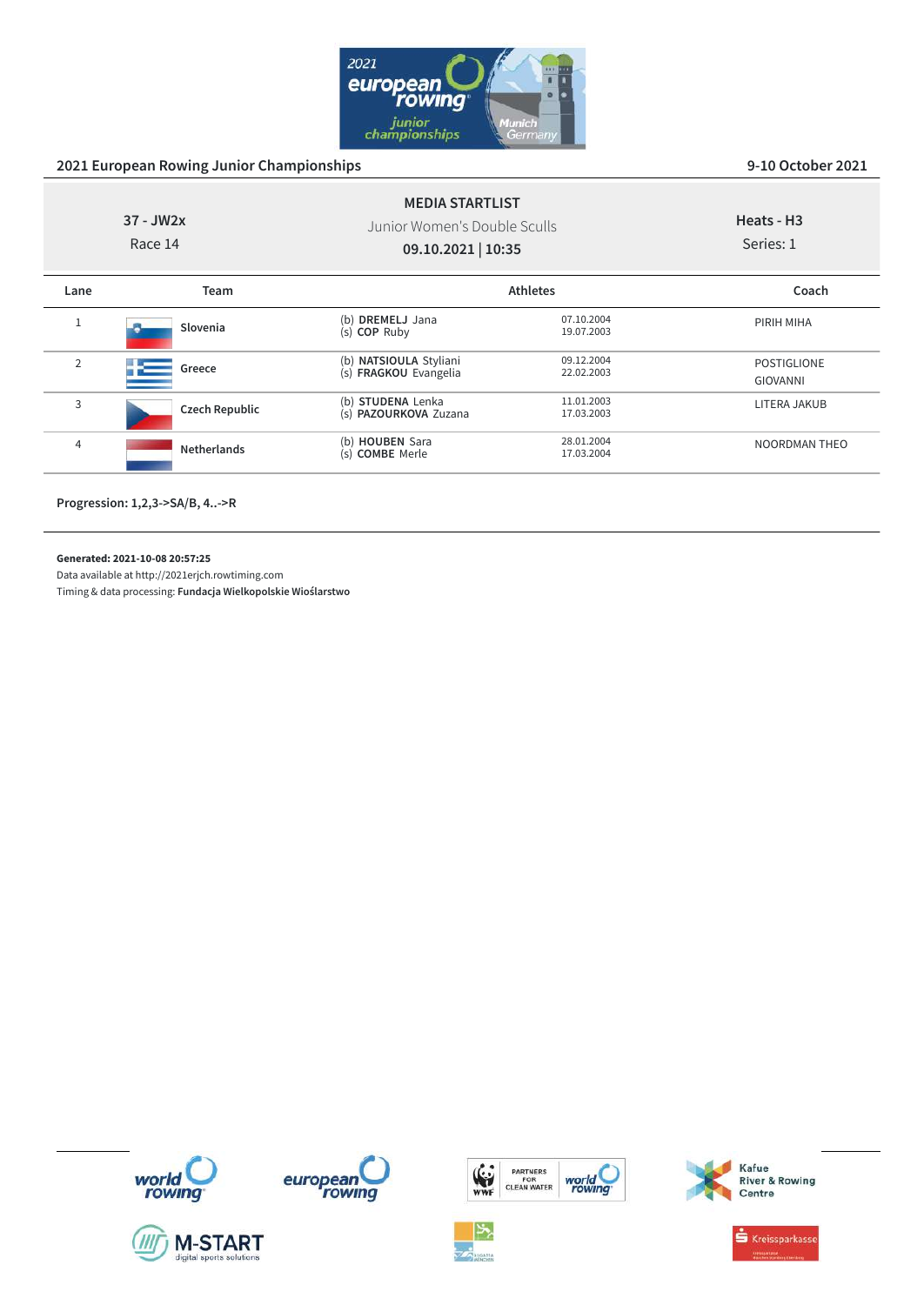

POSTIGLIONE GIOVANNI

PURGE PRIIT

YAKHNIIENKO OLEKSANDR

WAERMER CHRISTIAN

STRISKA VIDMANTAS

| $38 - JM2x$<br>Race 15 |        | <b>MEDIA STARTLIST</b><br>Junior Men's Double Sculls<br>09.10.2021   10:55 |                          | Heats - H1<br>Series: 1 |
|------------------------|--------|----------------------------------------------------------------------------|--------------------------|-------------------------|
| Lane                   | Team   |                                                                            | <b>Athletes</b>          | Coach                   |
|                        | Norway | (b) LOHNE Ulrik Pharo<br>(s) LOEKEN Trygve Bye                             | 09.05.2004<br>22.04.2003 | <b>TORGERSEN TOM</b>    |

(s) **ATHANASIADIS** KAOUDIS Andreas

(s) **LANGHANS** Johannes

(s) **VALASEVICIUS** Benas 02.09.2003

(b) **TRIANTAFYLLOU** Efstratios 20.06.2003<br>(s) **ATHANASIADIS** KAOUDIS Andreas 17.07.2003

(b) **KLUGE** Konstantin 09.08.2003<br>
(s) **LANGHANS** Johannes 28.09.2003

(**b**) **KIIVER** Kaarel 30.08.2003<br>(s) **ORAS** Rainer 15.03.2003

(b) **DAUNORAS** Dzeraldas 15.08.2003<br>
(s) **VALASEVICIUS** Benas 02.09.2003

(b) **PARUBOK** Yaroslav 12.05.2003 (s) **KIRIEIEV** Ilia 21.08.2004

<sup>2</sup> Greece

<sup>3</sup> **Germany**

<sup>4</sup> **Estonia**

<sup>5</sup> **Lithuania**

<sup>6</sup> **Ukraine**

### **Generated: 2021-10-08 20:57:25**

Data available at http://2021erjch.rowtiming.com















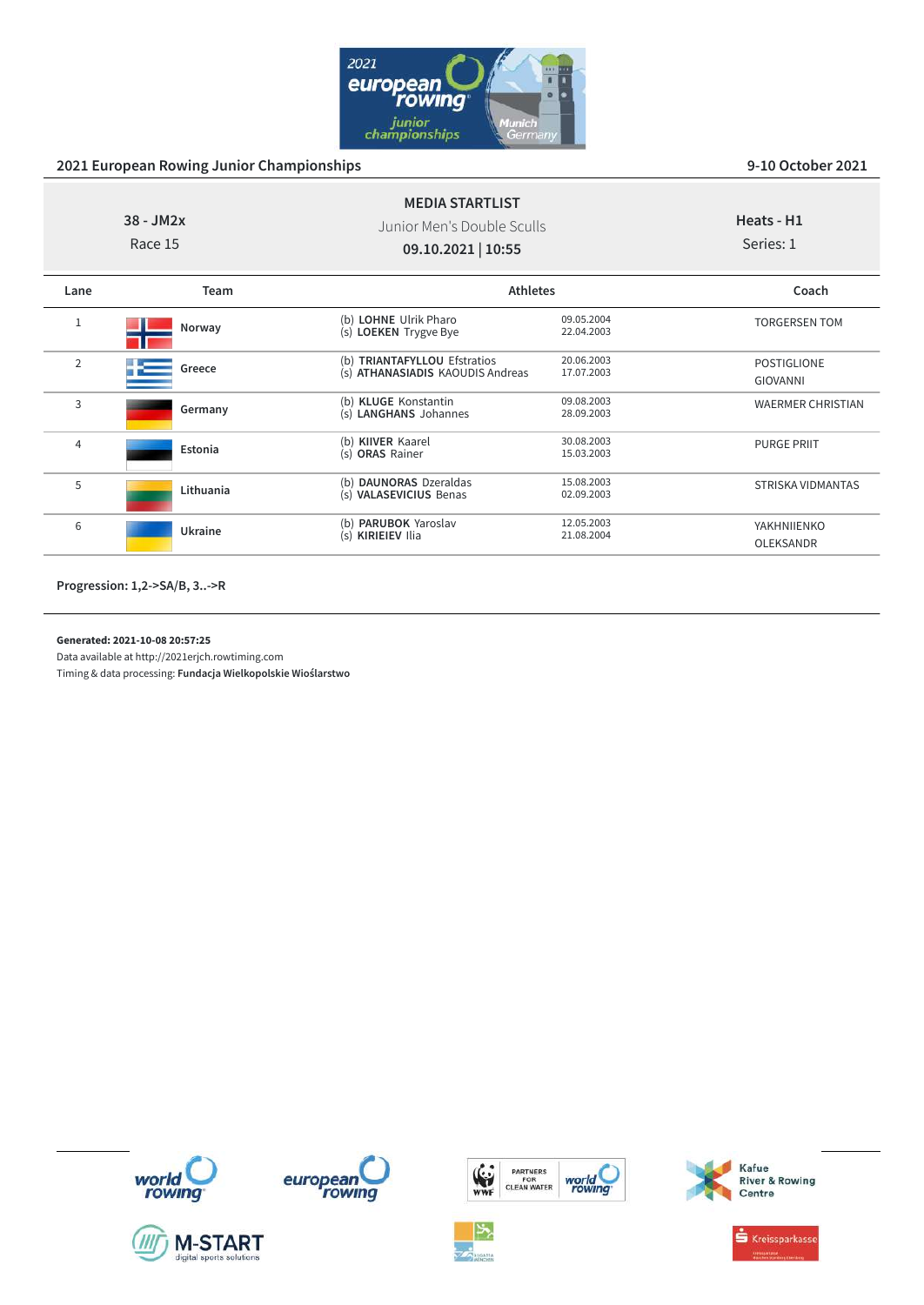

| $38 - JM2x$<br>Race 16 |                    | <b>MEDIA STARTLIST</b><br>Junior Men's Double Sculls<br>09.10.2021   11:00 |                          | Heats - H <sub>2</sub><br>Series: 1 |
|------------------------|--------------------|----------------------------------------------------------------------------|--------------------------|-------------------------------------|
| Lane                   | Team               |                                                                            | <b>Athletes</b>          | Coach                               |
| 1                      | Switzerland        | (b) ZISWILER Sebastian<br>(s) <b>BANNWART</b> Alexander                    | 14.08.2004<br>03.12.2004 | <b>FAULKNER JOHN</b>                |
| $\overline{2}$         | <b>Netherlands</b> | (b) FLORIJN Beer<br>(s) KNOWLES Owen                                       | 13.09.2004<br>05.08.2004 |                                     |
| 3                      | Italy              | (b) BERGAMIN Emanuele<br>(s) DRI Marco                                     | 20.05.2003<br>09.02.2004 |                                     |
| 4                      | <b>Denmark</b>     | (b) CHRISTENSEN Casper<br>(s) KALISZAN Leander                             | 04.07.2003<br>10.07.2003 |                                     |
| 5                      | Moldova<br>鱜       | (b) CHIREI Alexandr<br>(s) ANTOHA Dmitri                                   | 22.01.2006<br>14.05.2005 | <b>DEREVENCO BORIS</b>              |
|                        |                    |                                                                            |                          |                                     |

**Progression: 1,2->SA/B, 3..->R**

**Generated: 2021-10-08 20:57:25**

Data available at http://2021erjch.rowtiming.com













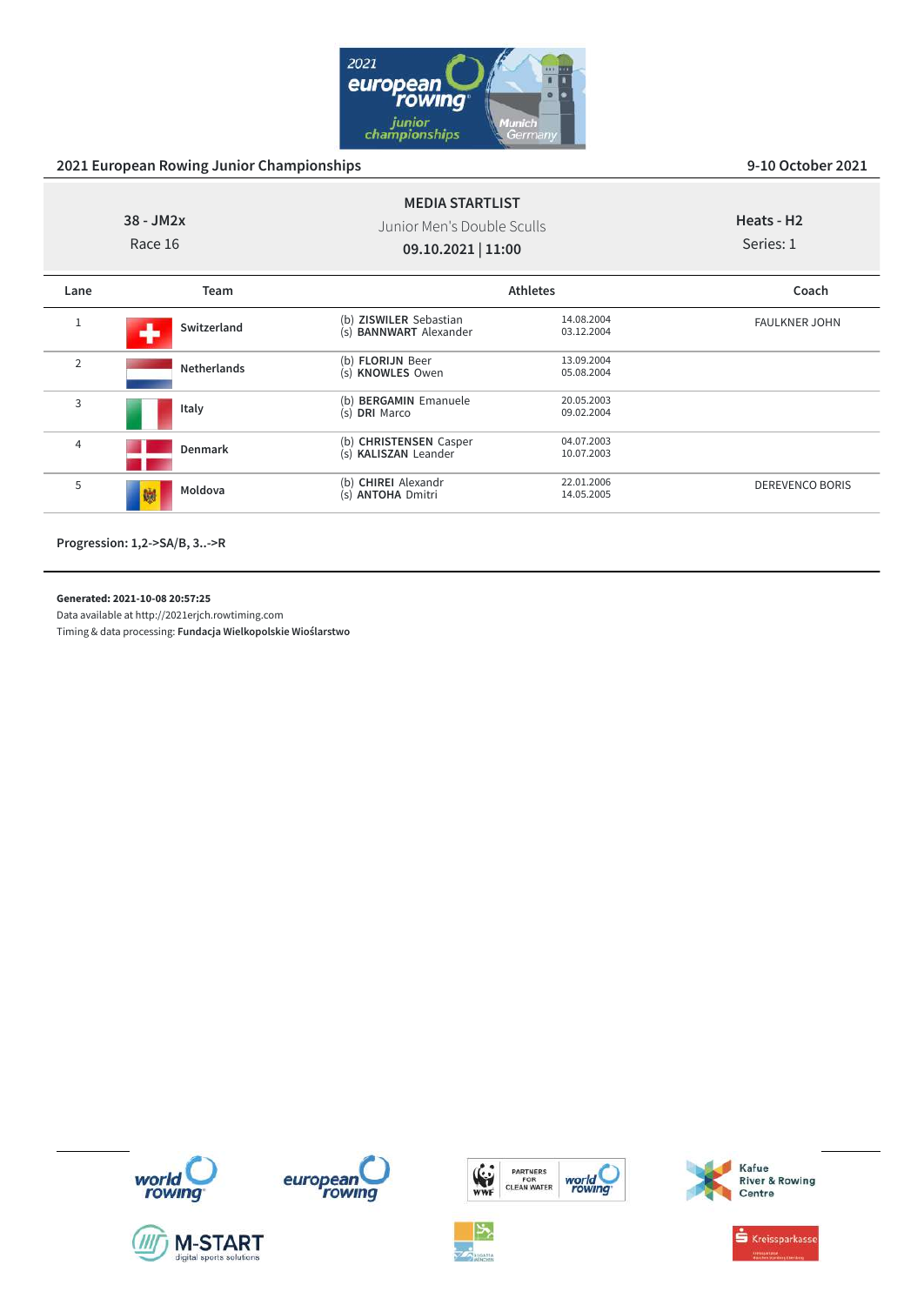

|                | $38 - JM2x$<br>Race 17 | <b>MEDIA STARTLIST</b><br>Junior Men's Double Sculls<br>09.10.2021   11:05 |                          | Heats - H <sub>3</sub><br>Series: 1 |
|----------------|------------------------|----------------------------------------------------------------------------|--------------------------|-------------------------------------|
| Lane           | <b>Team</b>            |                                                                            | <b>Athletes</b>          | Coach                               |
| $1\,$          | Slovenia               | (b) KORBAR Jurij<br>(s) MARKUZA Matej                                      | 08.09.2004<br>15.04.2004 | <b>BLAZIC ANZE</b>                  |
| $\overline{2}$ | Hungary                | (b) ROZSAVOLGYI Viktor<br>(s) SOMOGYI David                                | 05.05.2003<br>12.02.2003 | PERGEL LASZLO                       |
| 3              | <b>Czech Republic</b>  | (b) SPRINZL Jakub<br>(s) PECIVAL Ondrej                                    | 20.09.2004<br>26.07.2004 | LITERA JAKUB                        |
| $\overline{4}$ | Poland                 | (b) KULKA Mikolaj<br>(s) GALEZA Daniel                                     | 18.12.2003<br>29.01.2004 | <b>BYKOWSKI TOMASZ</b>              |
| 5              | 蹨<br>Croatia           | (b) POLJANCIC Davor<br>(s) BOSKOVIC Roko                                   | 12.03.2003<br>19.05.2003 | PETROVIC KRESIMIR                   |

**Progression: 1,2->SA/B, 3..->R**

**Generated: 2021-10-08 20:57:25**

Data available at http://2021erjch.rowtiming.com















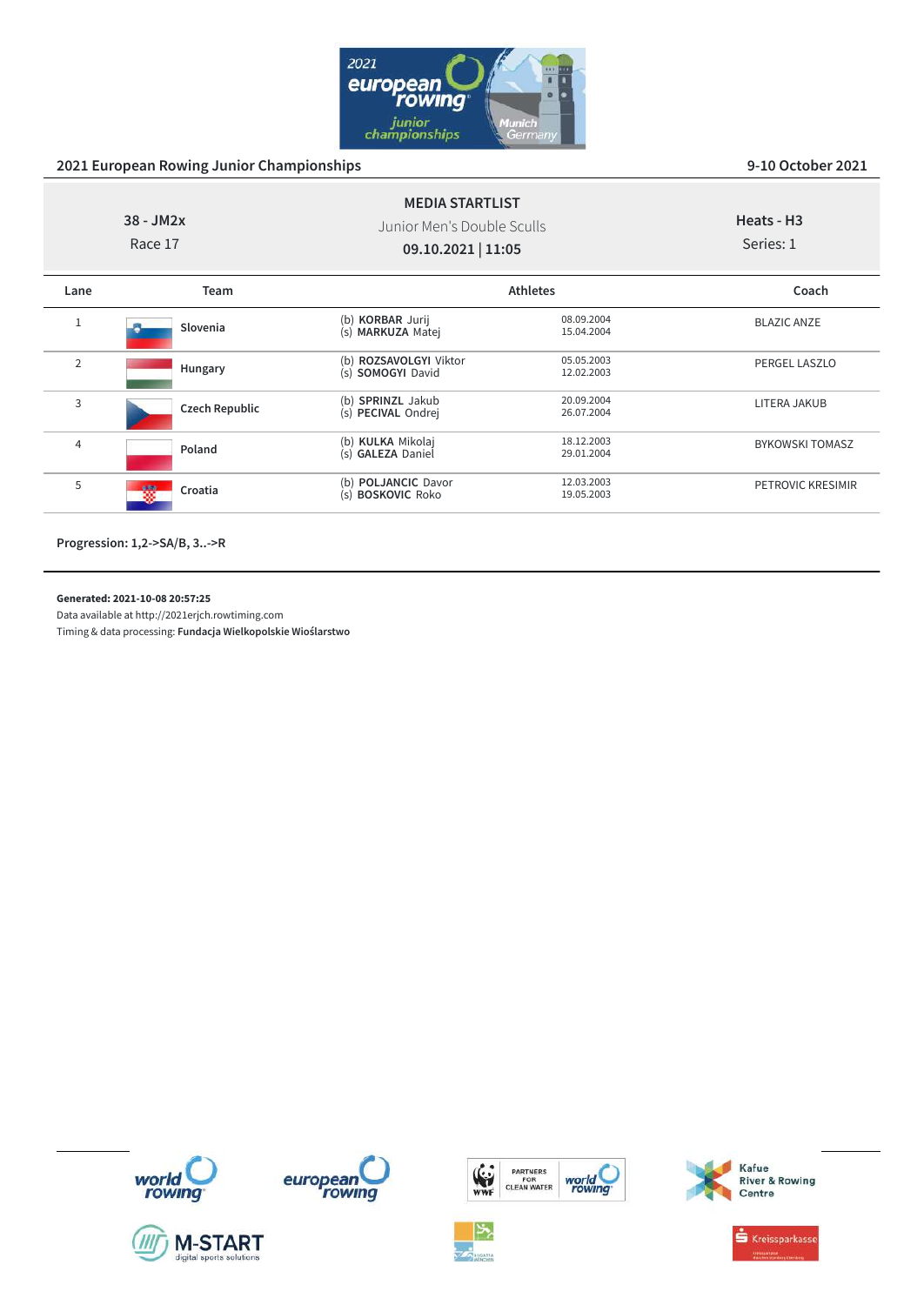

|                | $39 - JW4 -$<br>Race 18 | <b>MEDIA STARTLIST</b><br>Junior Women's Four<br>09.10.2021   11:10                                                                  |                                                      | <b>Preliminary Race - X</b><br>Series: 1 |
|----------------|-------------------------|--------------------------------------------------------------------------------------------------------------------------------------|------------------------------------------------------|------------------------------------------|
| Lane           | <b>Team</b>             |                                                                                                                                      | <b>Athletes</b>                                      | Coach                                    |
| 1              | Italy                   | <b>SCIATTELLA Giorgia</b><br>(b)<br><b>CUZZOCREA Emma</b><br>(3)<br><b>BENAZZO Anna</b><br>(s) <b>CRAVERO</b> Irene                  | 23.04.2005<br>27.07.2004<br>12.05.2003<br>17.12.2003 | ROMANINI ROBERTO                         |
| $\overline{2}$ | Greece                  | VAKOPOULOU Evangelia<br>(b)<br><b>MAKRYGIANNI Lemonia</b><br>(2)<br>PAPATERPOU Parthena<br>(3)<br>(s) CHARALAMPIDOU Eleni            | 14.07.2004<br>04.12.2004<br>11.07.2003<br>12.04.2003 | <b>POSTIGLIONE</b><br><b>GIOVANNI</b>    |
| 3              | Romania                 | <b>DINULESCU Daria-Ioana</b><br>(b)<br><b>GUZRAN</b> Maria<br>(2)<br>(3)<br><b>ROBITU Elena-Maria</b><br>(s) UNGUREAN Ancuta-Adelina | 06.10.2003<br>11.09.2003<br>12.08.2003<br>31.03.2003 | <b>GRIJUC MARIAN</b>                     |
| 4              | Germany                 | (b) DETTMANN Frida<br><b>HANSEN</b> Johanna<br>(2)                                                                                   | 23.06.2004<br>19.08.2003                             | <b>HOPPE FELIX</b>                       |

(3) **HOGREFE** Leandra 28.07.2003 (s) **KELLINGHUSEN** Carlotta 26.07.2003

**Progression: 1...->FA**

**Generated: 2021-10-08 20:57:25**

Data available at http://2021erjch.rowtiming.com















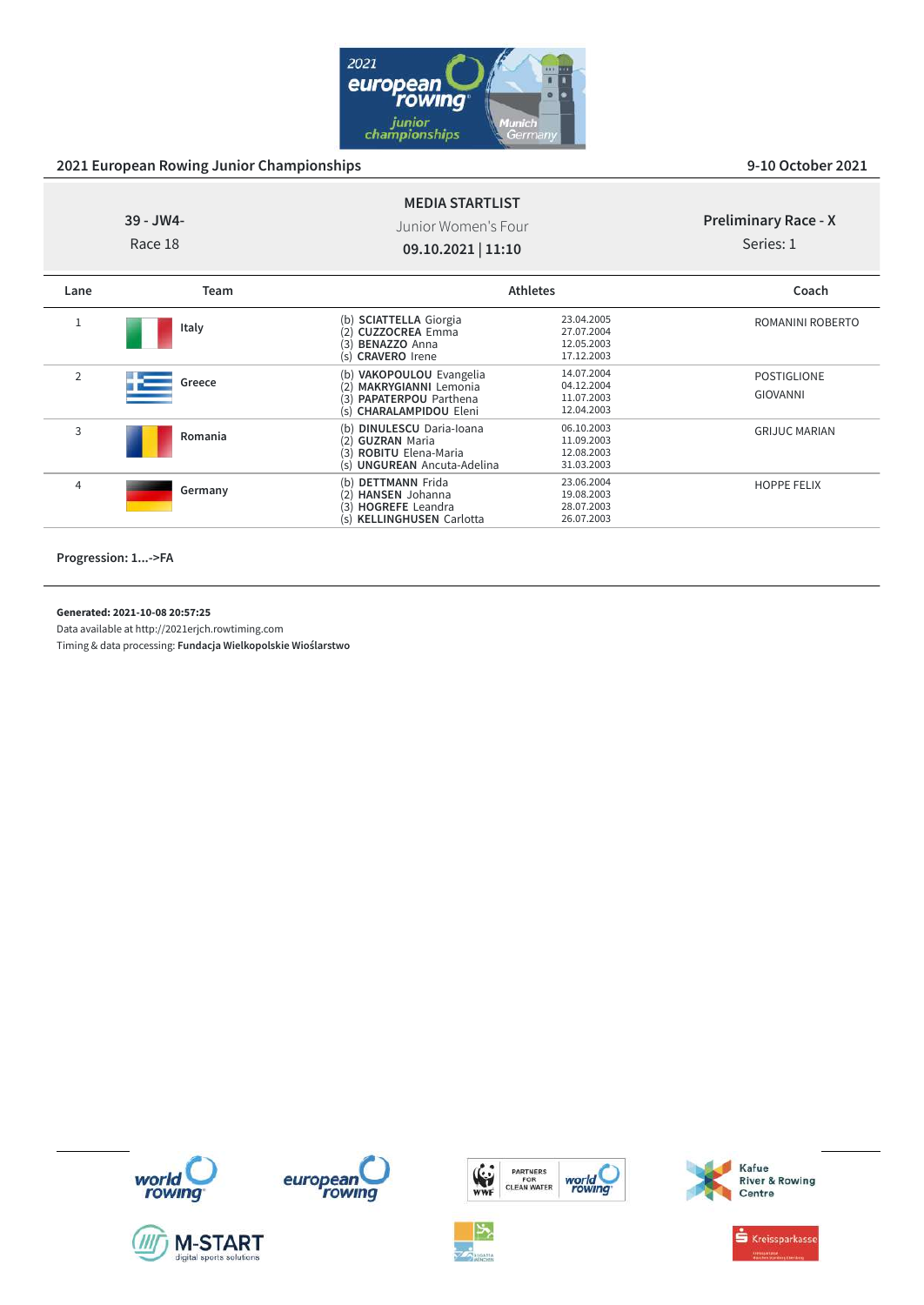

|                | $40 - JM4 -$<br>Race 19 | <b>MEDIA STARTLIST</b><br>Junior Men's Four<br>09.10.2021   11:15                                                        |                                                      | Heats - H1<br>Series: 1              |
|----------------|-------------------------|--------------------------------------------------------------------------------------------------------------------------|------------------------------------------------------|--------------------------------------|
| Lane           | Team                    |                                                                                                                          | <b>Athletes</b>                                      | Coach                                |
| 1              | Poland                  | (b) KLODZINSKI Maciej<br><b>KRAJEWSKI Jakub</b><br>(2)<br><b>SKICA Maksymilian</b><br>(3)<br>(s) NOWAKOWSKI Jakub        | 30.01.2003<br>03.02.2003<br>29.08.2003<br>09.05.2003 | <b>BELKA ANETA</b>                   |
| $\overline{2}$ | 铹<br>Croatia            | (b) TERLEVIC Matej<br><b>MAREM Matija</b><br>(2)<br>NICOSCIA Joshua<br>(3)<br>(s) HASPERGER Karlo                        | 17.03.2004<br>23.07.2003<br>19.02.2004<br>19.05.2004 |                                      |
| 3              | Ukraine                 | (b) KYRYCHEVSKYI Ihor<br>DEINEKO Mykhailo<br>(2)<br>(3) CHYKANOV Illia<br>(s) MAZEPA Ihor                                | 08.06.2004<br>02.06.2003<br>02.08.2006<br>20.01.2005 | <b>CHYKANOV SERGIY</b>               |
| $\overline{4}$ | Turkey                  | <b>ERMAN Enver</b><br>(b)<br><b>ERKAL Serkan</b><br>(2)<br>(3) AYDIN Kaan<br>(s) <b>ILGUN</b> Ali Ardil                  | 07.06.2003<br>11.02.2003<br>24.09.2003<br>23.05.2003 | <b>ILIC NEBOJSA</b>                  |
| 5              | Italy                   | (b) GILLI Pietro<br><b>CECCARINO Federico</b><br>(2)<br><b>KUSHNIR Victor</b><br>(3)<br><b>BARDELLI</b> Francesco<br>(s) | 23.06.2003<br>12.01.2003<br>06.08.2003<br>18.05.2003 | <b>BRAGHIROLI</b><br><b>GABRIELE</b> |

**Progression: 1,2,3->SA/B, 4..->R**

**Generated: 2021-10-08 20:57:25**

Data available at http://2021erjch.rowtiming.com













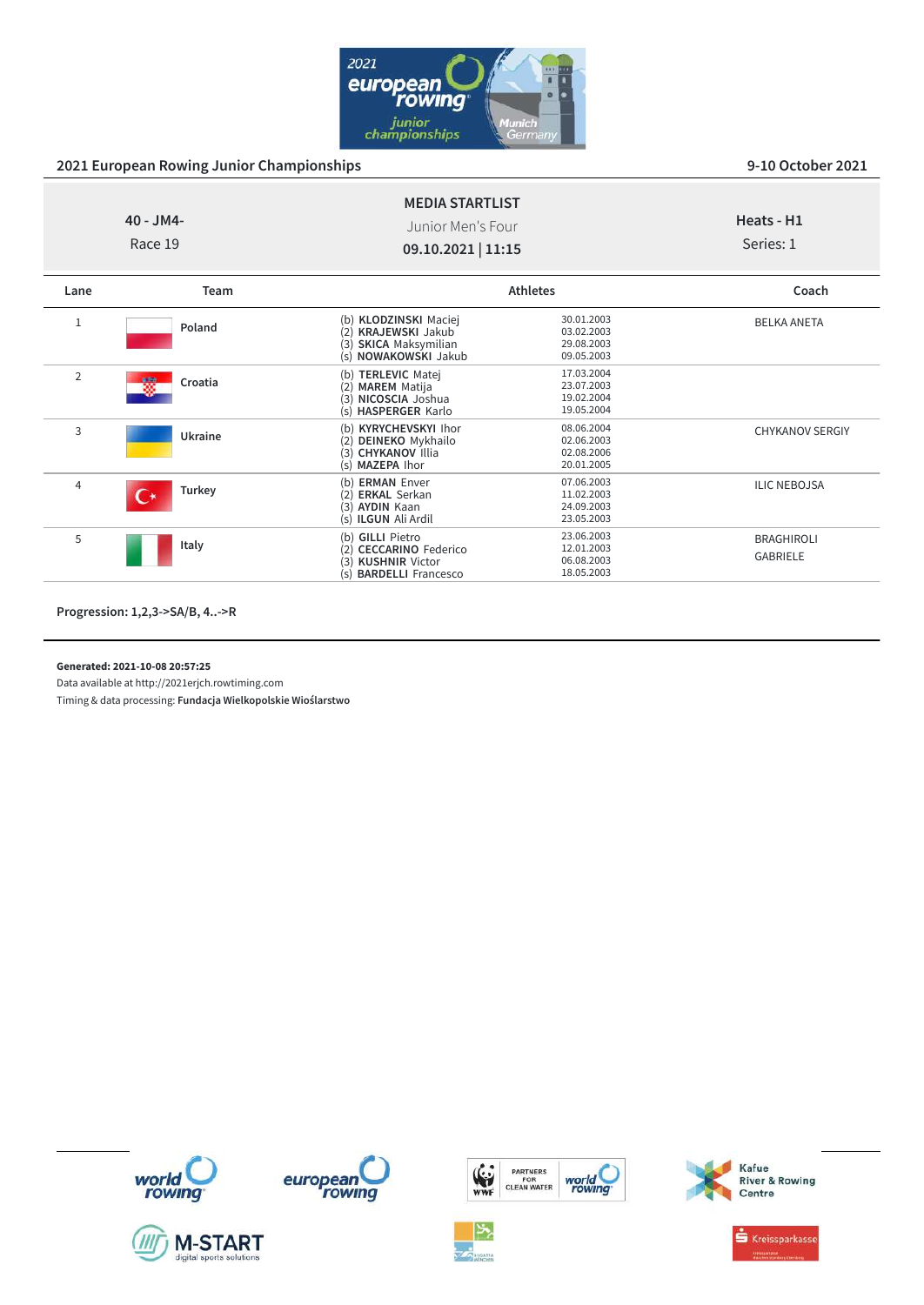

MALIS CRISTIAN

|                | $40 - JM4 -$<br>Race 20 | <b>MEDIA STARTLIST</b><br>Junior Men's Four<br>09.10.2021   11:20                                                       |                                                      | Heats - H <sub>2</sub><br>Series: 1   |
|----------------|-------------------------|-------------------------------------------------------------------------------------------------------------------------|------------------------------------------------------|---------------------------------------|
| Lane           | <b>Team</b>             |                                                                                                                         | <b>Athletes</b>                                      | Coach                                 |
|                | <b>Czech Republic</b>   | (b) LOZEK Samuel<br><b>KREJCI Richard</b><br>3<br><b>BARTEK Martin</b><br>(s) ZINDULKA Michal                           | 20.09.2003<br>26.04.2003<br>01.01.2003<br>04.02.2003 | <b>GRUBER JAN</b>                     |
| $\overline{2}$ | <b>Belarus</b>          | (b) BRENCH Dzianis<br><b>HUBKO</b> Andrei<br>$\mathbf{2}$<br>3)<br>RAZANOVICH Uladzislau<br>(s) <b>VITKOUSKI</b> Mikita | 08.04.2003<br>27.09.2003<br>23.10.2003<br>09.10.2003 | <b>DZIUBCHANKA</b><br><b>VALERY</b>   |
| 3              | Greece                  | (b) ADAM Panagiotis<br>PAPADOPOULOS Georgios<br>$\mathbf{2}$<br><b>KARETSOS Andreas</b><br>3)<br>(s) GEORGIOU Spyridon  | 05.10.2004<br>14.04.2003<br>28.03.2003<br>17.12.2003 | <b>POSTIGLIONE</b><br><b>GIOVANNI</b> |

(b) **MALIS** Andrei-Valentin 08.06.2003 (2) **BODNAR** Marius-Ionel 21.08.2004 (3) **NEAGOE** Costi-Daniel 21.05.2003<br>(5) **CIORNEI** Petru Andrei 10.04.2004

**Progression: 1,2,3->SA/B, 4..->R**

<sup>4</sup> **Romania**

**Generated: 2021-10-08 20:57:25**

Data available at http://2021erjch.rowtiming.com

Timing & data processing: **Fundacja Wielkopolskie Wioślarstwo**















Kafue<br>River & Rowing

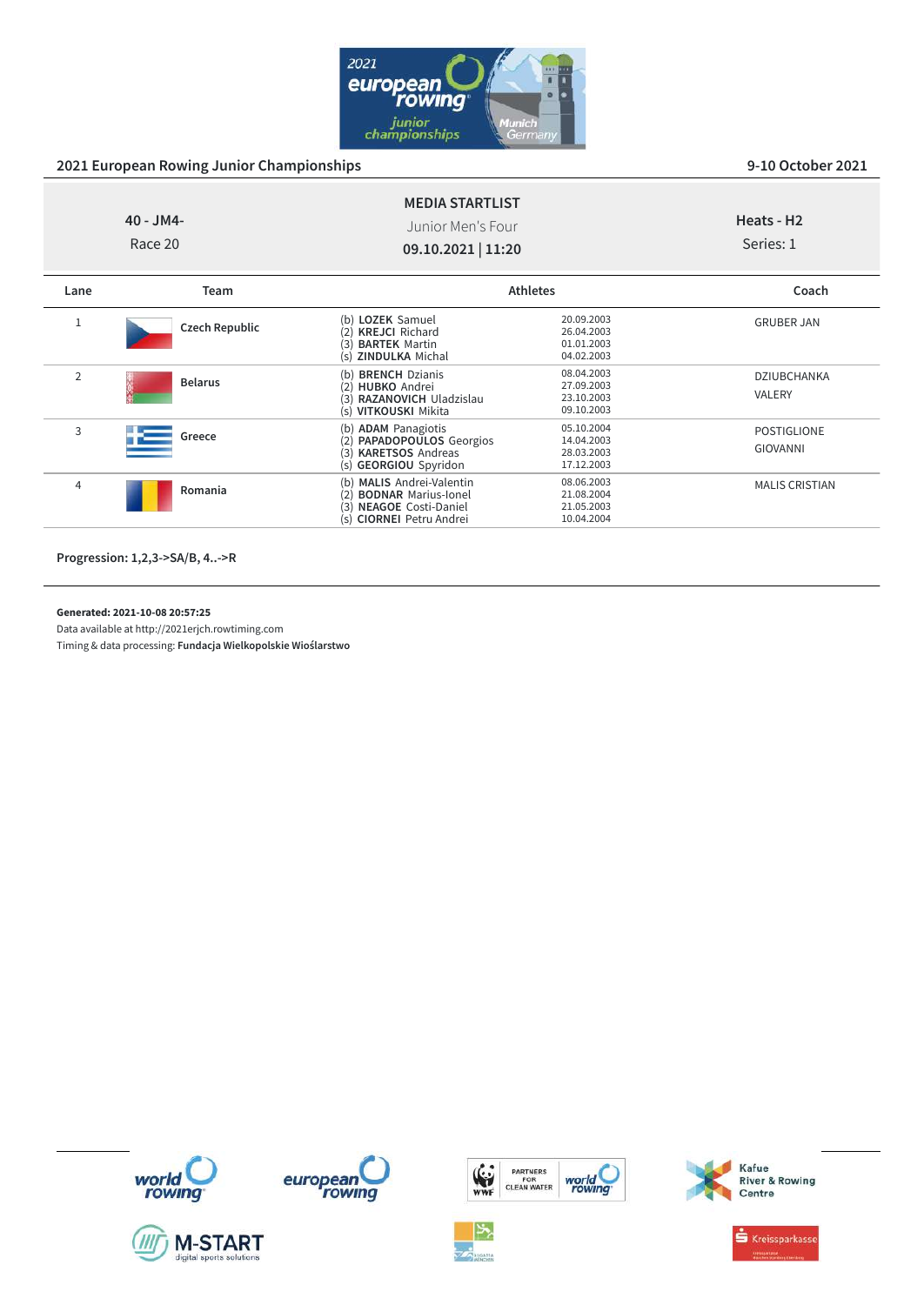

MADSEN SOEREN

PLAUSKA TOMAS

| $40 - JM4 -$<br>Race 21 |             | <b>MEDIA STARTLIST</b><br>Junior Men's Four<br>09.10.2021   11:25                                                 |                                                      | Heats - H <sub>3</sub><br>Series: 1 |
|-------------------------|-------------|-------------------------------------------------------------------------------------------------------------------|------------------------------------------------------|-------------------------------------|
| Lane                    | <b>Team</b> |                                                                                                                   | <b>Athletes</b>                                      | Coach                               |
|                         | Switzerland | (b) SUERO SANTANA Shamall<br><b>RUCHTI Robin</b><br>2)<br>(3)<br>FREI Jonas<br>(s) CHAMBERS Nicolas               | 12.06.2003<br>10.06.2004<br>25.06.2004<br>01.01.2005 | <b>NIEPMANN SIMON</b>               |
| 2                       | Germany     | <b>TERNKA Simon</b><br>(b)<br><b>WIECK Michel</b><br>(2)<br><b>WETJEN Hanno</b><br>(3)<br>(s) ROSENQUIST Leonardo | 28.09.2004<br>08.04.2004<br>25.06.2004<br>27.05.2004 | <b>STREMPEL JAN</b>                 |

(**b) BOSNES** Tobias Kramer 13.11.2004<br>(2) **SOENDERGAARD** Christian 19.06.2004<br>(3) **ANDERSEN** Elias 04.07.2004 (s) **MIKKELSEN** Simon 20.06.2004

(b) **URBONAS** Ignas 24.12.2003 (2) **ROMERIS** Deimantas 21.03.2003 (3) **BRUSOKAS** Paulius 14.10.2003 (s) **SAPARAVICIUS** Jonas 18.09.2003

**Progression: 1,2,3->SA/B, 4..->R**

<sup>3</sup> **Denmark**

<sup>4</sup> **Lithuania**

### **Generated: 2021-10-08 20:57:25**

Data available at http://2021erjch.rowtiming.com

Timing & data processing: **Fundacja Wielkopolskie Wioślarstwo**

















 $\stackrel{\bullet}{\bullet}$  Kreissparkasse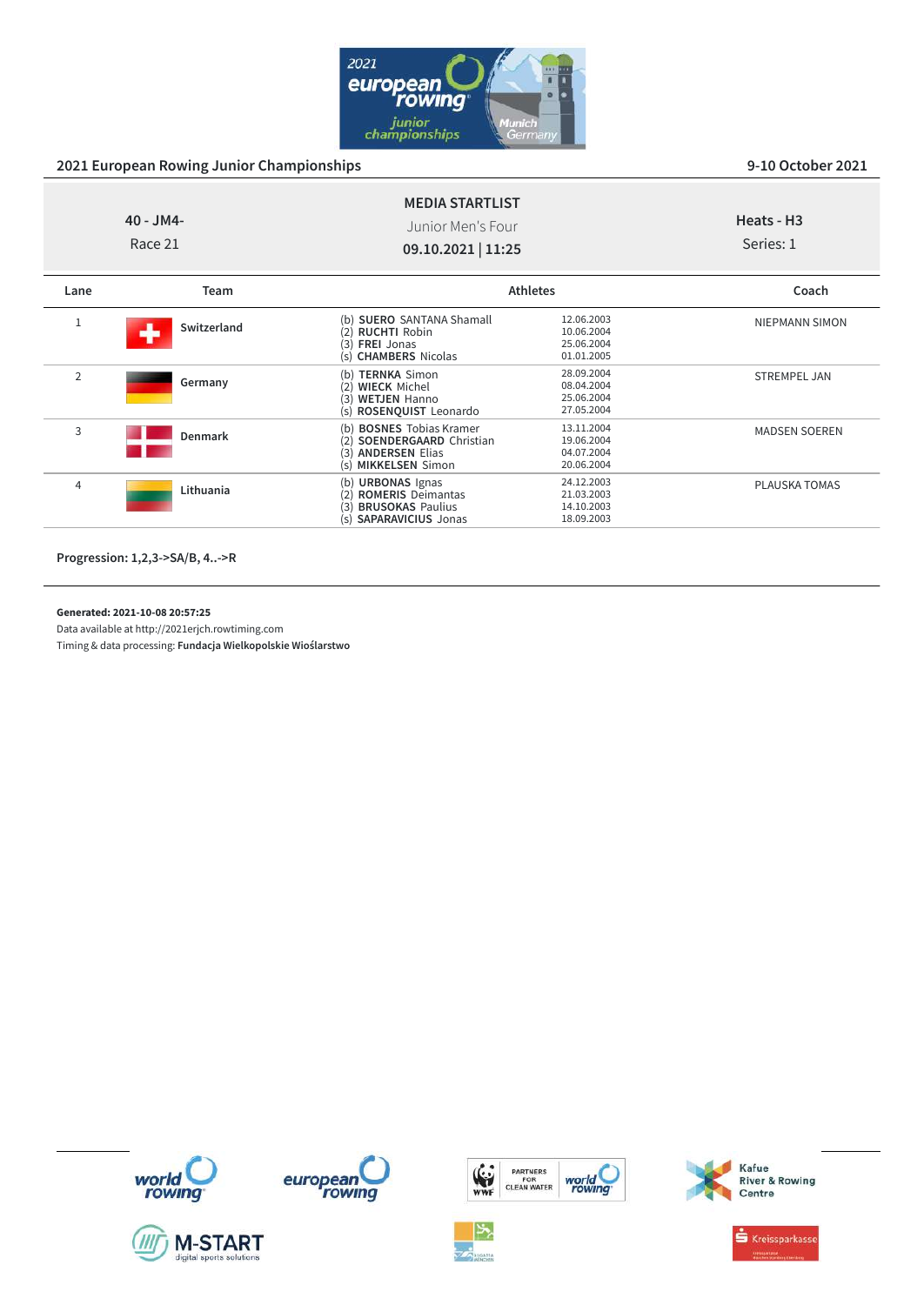

### **41 - JW4x**

Race 22

Junior Women's Quadruple Sculls **09.10.2021 | 11:30**

**MEDIA STARTLIST**

# **Heats - H1**

Series: 1

| Lane           | Team                  |                                                                                                                    | <b>Athletes</b>                                      | Coach                   |
|----------------|-----------------------|--------------------------------------------------------------------------------------------------------------------|------------------------------------------------------|-------------------------|
| 1              | <b>Netherlands</b>    | (b) KUIPER Luna<br><b>KOOI Liza</b><br>(2)<br>(3) CARRIERE Amely<br><b>LIEMBERG</b> Louise<br>(s)                  | 27.09.2005<br>15.07.2004<br>13.06.2005<br>07.12.2003 |                         |
| $\overline{2}$ | <b>Czech Republic</b> | <b>STAROSTOVA Ema</b><br>(h)<br><b>ZAMOSTNA Veronika</b><br>(3) SVEJDOVA Eliska<br>(s) MACKOVA Kristyna            | 15.05.2003<br>17.04.2004<br>01.06.2003<br>19.02.2003 | <b>ONDRACEK LUBOS</b>   |
| 3              | Poland                | (b) SULIK Julia<br><b>STEFANIAK Gabriela</b><br>(2)<br>(3) KRUKOWSKA Zofia<br>(s) GESICKA Julia                    | 07.03.2003<br>15.05.2005<br>20.08.2004<br>14.11.2004 | <b>BLOCH JACEK</b>      |
| 4              | Serbia                | JAKOVLJEVIC Snezana<br>(b)<br><b>TESMANOVIC Ljubica</b><br>(2)<br><b>ERIC</b> Jelena<br>(3)<br>(s) POLEKSIC Andrea | 16.12.2003<br>03.07.2004<br>01.08.2004<br>11.10.2004 | RADOVANOVIC<br>DANILO   |
| 5              | Germany               | (b) CZERR Laura<br><b>HEINE</b> Isabell<br>(2)<br><b>TEICHMANN Ineke</b><br>(3)<br>(s) <b>GUENDUEZ</b> Ayse        | 01.10.2003<br>04.04.2004<br>25.02.2003<br>06.08.2003 | <b>HERPERTZ CLAUDIA</b> |
| 6              | Ukraine               | (b) MAKARENKO Oleksandra<br>(2) NECHYPORENKO Polina<br><b>MIKHEIEVA Anastasija</b><br>(3)<br>(s) HUZOVSKA Hanna    | 13.04.2003<br>06.03.2004<br>13.05.2003<br>23.01.2004 | LYKOVA ALLA             |

**Progression: 1->FA, 2..->R**

**Generated: 2021-10-08 20:57:25**

Data available at http://2021erjch.rowtiming.com

Timing & data processing: **Fundacja Wielkopolskie Wioślarstwo**













**S** Kreissparkasse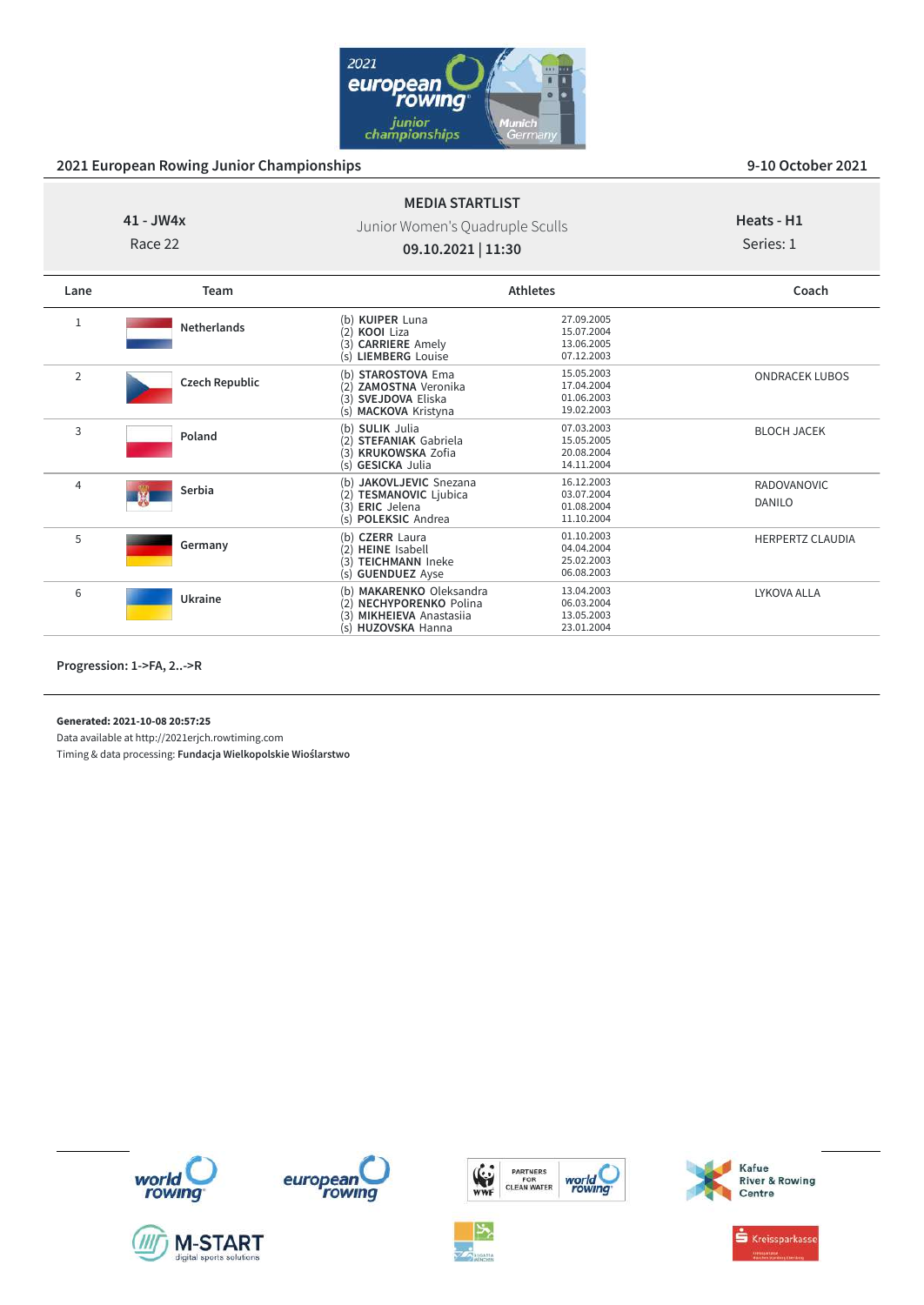

### **41 - JW4x**

Race 23

Junior Women's Quadruple Sculls **09.10.2021 | 11:35**

**MEDIA STARTLIST**

### **Heats - H2** Series: 1

| Lane           | <b>Team</b> | <b>Athletes</b>                                                                                                             |                                                      | Coach                     |
|----------------|-------------|-----------------------------------------------------------------------------------------------------------------------------|------------------------------------------------------|---------------------------|
| 1              | Hungary     | (b) <b>PADAR</b> Luca<br><b>BAGO Zsofia</b><br>(2)<br>(3)<br><b>ELEK</b> Boglarka<br>(s) HARSANYI Viktoria                  | 21.10.2005<br>09.06.2003<br>10.09.2003<br>01.05.2003 | <b>FICSOR LASZLO</b>      |
| $\overline{2}$ | Denmark     | (b) OLESEN Cathrine<br><b>FRELTOFT Clara</b><br>(2)<br>(3) BECH Iben<br>(s) <b>KOFOED</b> Astrid Kirstine                   | 21.06.2003<br>25.03.2004<br>21.12.2003<br>27.01.2004 |                           |
| 3              | Romania     | (b) PETIAN Diana-Ionela<br><b>IORGOVAN</b> Andreea-Fabiola<br>(2)<br><b>MATRAN</b> Ana-Maria<br>(3)<br>(s) SUTA Elena-Diana | 21.06.2003<br>30.10.2003<br>15.02.2004<br>26.02.2003 | <b>GRIJUC MARIAN</b>      |
| $\overline{4}$ | Switzerland | (b) AHUMADA IRELAND Thalia<br>(2) SCHMID Nicole<br>(3) KUEHN Lina<br>(s) VON DER SCHULENBURG Alexa                          | 31.08.2003<br>31.10.2003<br>13.03.2004<br>19.02.2004 | HOWALD-BUOL<br>ANNA-MARIA |
| 5              | Italy       | (b) PEDROLA Susanna<br><b>BOSIO</b> Giulia<br>(2)<br><b>GNATTA Alice</b><br>(3)<br>(s) RUBEO Francesca                      | 24.07.2003<br>21.07.2003<br>01.09.2003<br>13.07.2005 | <b>IANNUZZI GAETANO</b>   |

**Progression: 1->FA, 2..->R**

**Generated: 2021-10-08 20:57:25**

Data available at http://2021erjch.rowtiming.com













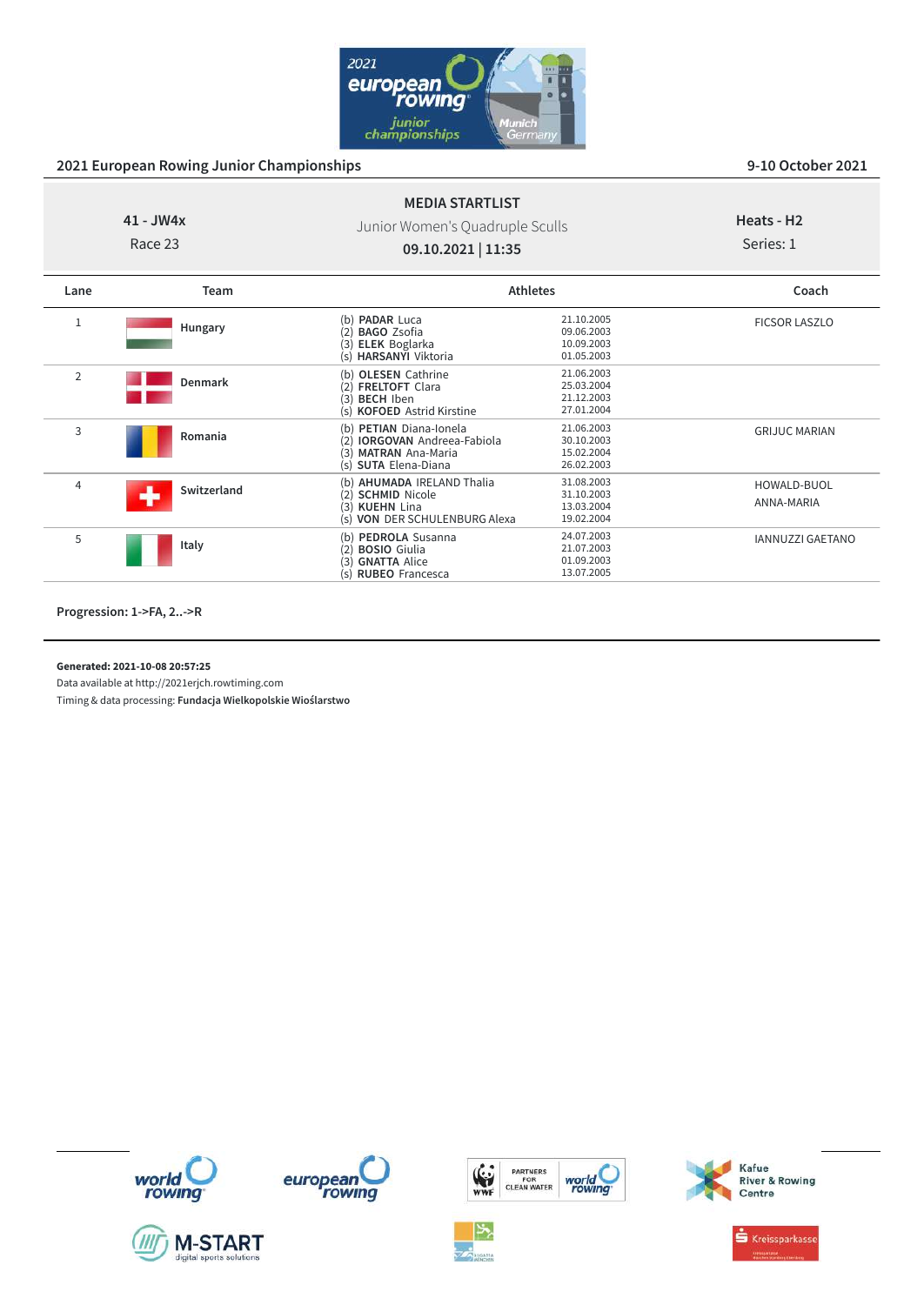

### **42 - JM4x** Race 24 **MEDIA STARTLIST** Junior Men's Quadruple Sculls **09.10.2021 | 11:40 Heats - H1** Series: 1 **Lane Team Athletes Coach** <sup>1</sup> **Romania** (**b) BADEA** Ovidiu Cristian 04.01.2004<br>
(2) **NITAN** Alexandru 13.05.2003<br>
(3) **GROZA** Petrsor-Darius 06.04.2003 MALIS CRISTIAN

|                |                    | (s) <b>BUZDUGAN</b> Alin Vasile                                                                                            | 06.03.2004                                           |                                       |
|----------------|--------------------|----------------------------------------------------------------------------------------------------------------------------|------------------------------------------------------|---------------------------------------|
| $\overline{2}$ | <b>Belarus</b>     | <b>SINENKA Pavel</b><br>(b)<br><b>BUBOVICH Ivan</b><br>つ)<br><b>MAKAREVICH Ivan</b><br>3)<br>(s) <b>BONDAR</b> Anton       | 24.09.2004<br>14.01.2004<br>21.01.2004<br>23.07.2004 | <b>ILYIN VALERY</b>                   |
| 3              | <b>Netherlands</b> | <b>BAUD Klaas</b><br>(b)<br><b>JANSEN Rombout</b><br>(2)<br><b>KLOOSTERMAN Auke</b><br>3)<br><b>TILANUS Antonie</b><br>(s) | 15.02.2004<br>30.05.2004<br>14.05.2004<br>01.07.2003 | <b>JONKER DAVID</b>                   |
| 4              | Hungary            | <b>DRAVUCZ Mate</b><br>(b)<br><b>FOLDESI Bence</b><br>(2)<br><b>NAGY Balint Bendeguz</b><br>(3)<br>(s) <b>BOROS</b> Oliver | 10.10.2004<br>05.05.2003<br>21.01.2003<br>10.07.2004 | PERGEL LASZLO                         |
| 5              | Germany            | VAN DER BERGH Kjell<br>(b)<br><b>DOBRZALSKI</b> Kaspar<br>ור<br><b>AETHNER Christian</b><br>(3)<br>(s) MEIS Justus         | 14.02.2003<br>19.08.2004<br>28.08.2004<br>16.03.2004 | KOEHLER FRANK                         |
| 6              | Ukraine            | <b>IVANOV</b> Oleksandr<br>(b)<br><b>BIEDAROV Roman</b><br>(2)<br>ROMANENKO Danylo<br>3)<br>(s) MAIKO Mykhailo             | 23.02.2004<br>25.06.2003<br>19.08.2004<br>19.09.2004 | <b>KHARCHENKO</b><br><b>OLEKSANDR</b> |

**Progression: 1,2->SA/B, 3..->R**

**Generated: 2021-10-08 20:57:25**

Data available at http://2021erjch.rowtiming.com













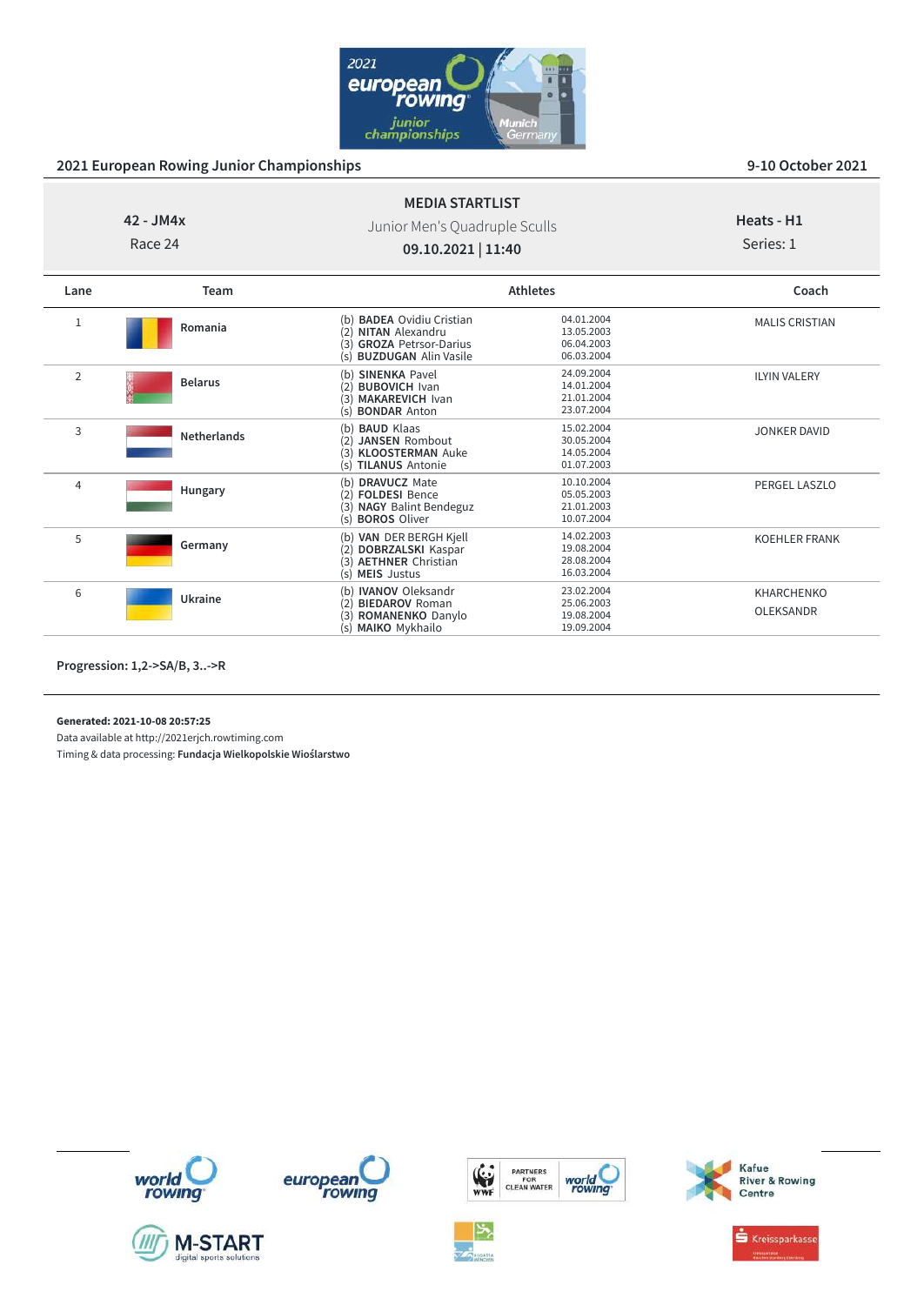

## **42 - JM4x**

Race 25

## Junior Men's Quadruple Sculls **09.10.2021 | 11:45**

**MEDIA STARTLIST**

# **Heats - H2**

Series: 1

| Lane         | Team            |                                                                                                                                                 | <b>Athletes</b>                                      |                        |
|--------------|-----------------|-------------------------------------------------------------------------------------------------------------------------------------------------|------------------------------------------------------|------------------------|
| $\mathbf{1}$ | Norway          | (b) REFSUM Erlend Devold<br><b>TINDLUND</b> Alexander Blom<br><b>HELTNE</b> Hampus Erik<br>(3)<br><b>THIME</b> Marius Antonsen<br>$(\varsigma)$ | 12.05.2004<br>12.07.2003<br>07.02.2003<br>07.06.2004 | <b>TORGERSEN TOM</b>   |
| 2            | Poland          | (b) SLIWINSKI Piotr<br><b>CZEKANOWICZ Igor</b><br>(2)<br><b>HOFFMANN Grzegorz</b><br>(3)<br>(s) RANDA Michal                                    | 31.10.2004<br>04.02.2004<br>26.04.2004<br>23.06.2004 | KAMOLA BLAZEJ          |
| 3            | Switzerland     | (b) ZEDKA Ondrej<br><b>EGLI</b> Gian Luca<br>(2)<br><b>WIDMER David</b><br>(3)<br><b>SALERNO</b> Leonardo<br>$(\varsigma)$                      | 08.10.2004<br>14.09.2004<br>07.07.2003<br>22.03.2004 | <b>FAULKNER JOHN</b>   |
| 4            | Serbia          | JEZDIMIROVIC Dejan<br>(b)<br>(2) CVETKOVIC Predrag<br><b>STEFANOVIC Marko</b><br>(3)<br>(s) <b>POPOVIC</b> Viktor                               | 08.04.2003<br>25.02.2004<br>22.09.2003<br>25.04.2004 | <b>TODOROVIC GORAN</b> |
| 5            | <b>Bulgaria</b> | (b) NESHEV Hristo<br><b>SHUNTOV Vasil</b><br>(2)<br><b>MUTICH Stefan</b><br>(3)<br><b>TABAKOV Ivan</b><br>(s)                                   | 13.10.2003<br>20.09.2003<br>16.06.2004<br>10.10.2003 | NEYKOVA RUMYANA        |
| 6            | Italy           | <b>PALLOZZI Francesco</b><br>(b)<br><b>BELGERI Matteo</b><br>(2)<br><b>GANDOLA Marco</b><br>(3)<br><b>BIZZOZERO</b> Nicolo                      | 07.01.2003<br>08.09.2004<br>09.04.2004<br>10.11.2003 |                        |

**Progression: 1,2->SA/B, 3..->R**

**Generated: 2021-10-08 20:57:25**

Data available at http://2021erjch.rowtiming.com













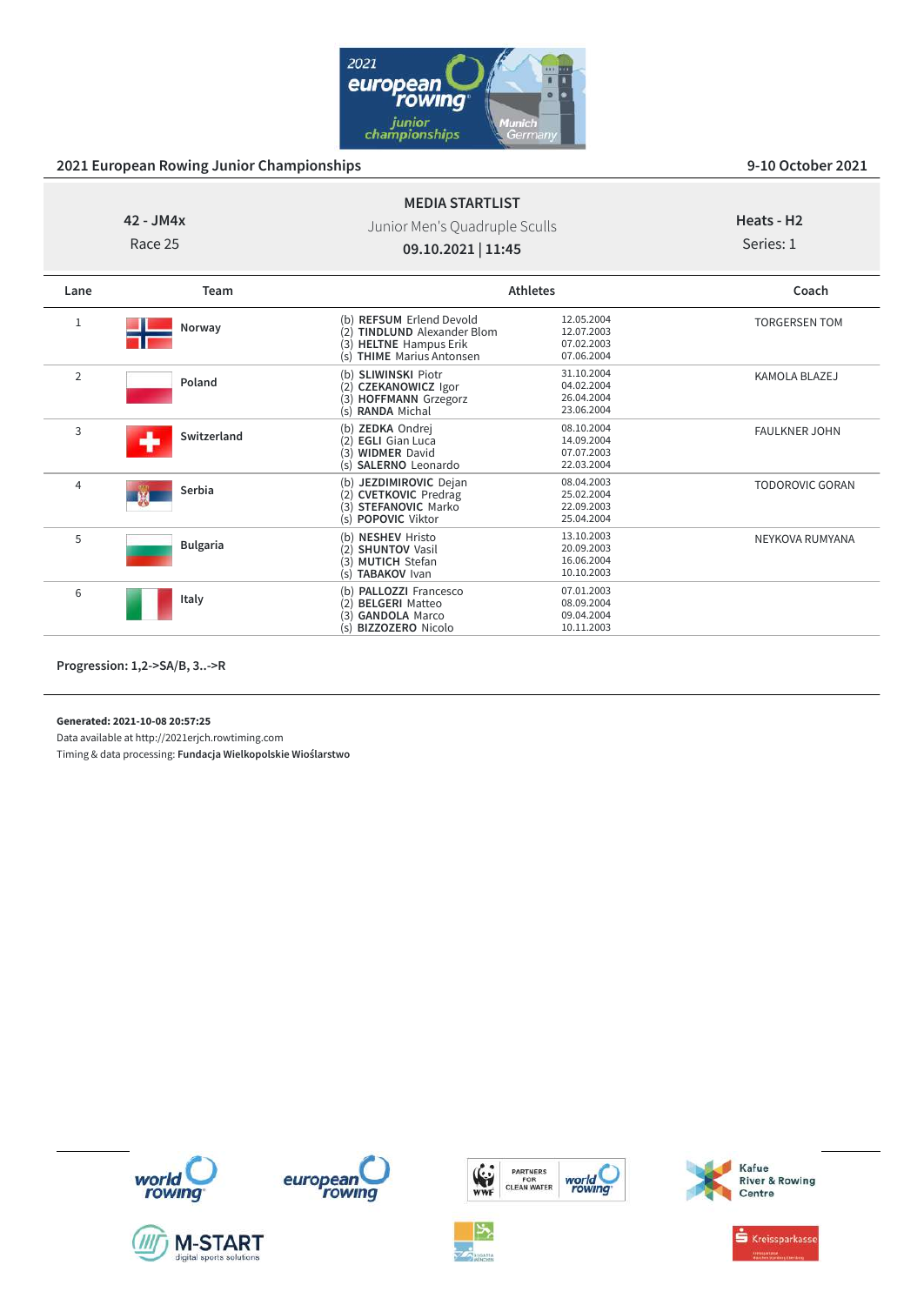

# **42 - JM4x**

Race 26

## Junior Men's Quadruple Sculls **09.10.2021 | 11:50**

**MEDIA STARTLIST**

# **Heats - H3**

Series: 1

| Lane           | Team                  | <b>Athletes</b>                                                                                                            |                                                      | Coach                                |
|----------------|-----------------------|----------------------------------------------------------------------------------------------------------------------------|------------------------------------------------------|--------------------------------------|
| 1              | Russia                | (b) <b>NIKITENKOV</b> Andrei<br><b>MAZOVKA Artem</b><br>2)<br>(3)<br><b>KOLOSOV</b> Viacheslav<br>(s) RATUSHNIUK Vladislav | 03.08.2003<br>21.10.2004<br>12.03.2004<br>15.04.2003 | <b>KRAVCHENKO IURII</b>              |
| $\overline{2}$ | Estonia               | (b) HOLOSTOHH Artjom<br>(2) UIBO Markus<br>(3) ORGSE Karl Kristofer<br>(s) ULE Ken-Markus                                  | 04.11.2003<br>09.05.2003<br>12.07.2003<br>12.03.2003 | <b>LIPINTSOV ALEKSEI</b>             |
| 3              | Moldova<br>鱜          | <b>MATRONITCHI</b> Alexandr<br>(b)<br><b>MURUGOV Artiom</b><br>(2)<br>(3) MORARENCO Roman<br>(s) PERECHITNII Maxim         | 20.08.2006<br>08.07.2004<br>05.11.2005<br>04.03.2004 | <b>NARIVONCIC</b><br><b>GHENADIE</b> |
| 4              | 檹<br>Croatia          | (b) KONTREC Nikola<br>(2)<br><b>TALAJA</b> Ivan<br>(3) BUCAN Bartol<br>(s) CULINA Stipe                                    | 07.06.2005<br>03.01.2005<br>11.12.2003<br>24.05.2003 | <b>DRAGOVIC ANTE</b>                 |
| 5              | <b>Czech Republic</b> | (b) <b>INGR</b> Jiri<br>(2) CIZEK Jan<br>KOSKA Jan<br>(3)<br><b>SNAJDR</b> Adam<br>(s)                                     | 03.09.2003<br>27.05.2003<br>27.04.2004<br>30.12.2003 | <b>KNOB PAVEL</b>                    |

**Progression: 1,2->SA/B, 3..->R**

**Generated: 2021-10-08 20:57:25**

Data available at http://2021erjch.rowtiming.com













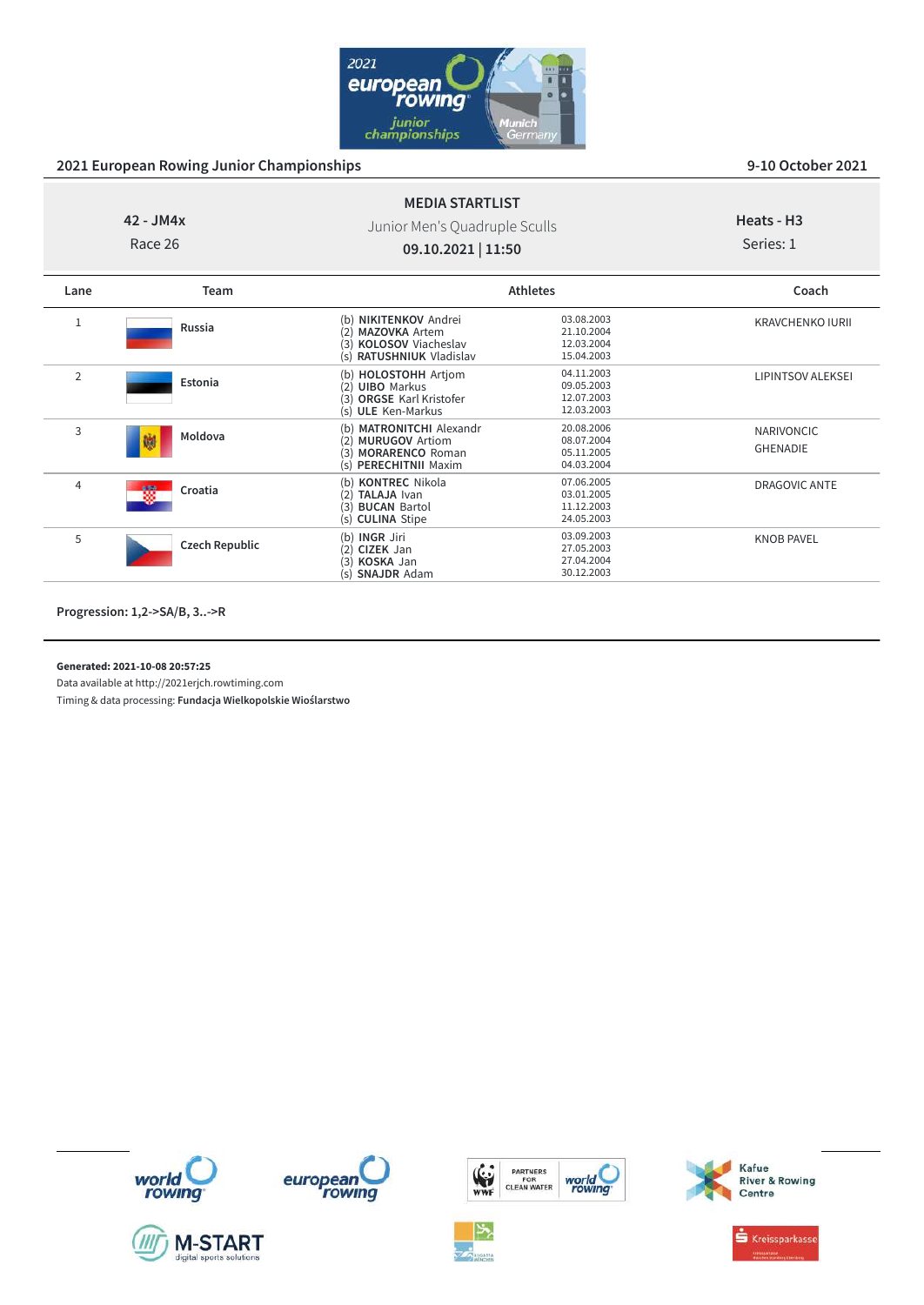

| ozi zuropean nowing oannor enampionsinpe |                       |                                                                                                                                                                                                                                                                                |                                                                                                                            |                                            |  |
|------------------------------------------|-----------------------|--------------------------------------------------------------------------------------------------------------------------------------------------------------------------------------------------------------------------------------------------------------------------------|----------------------------------------------------------------------------------------------------------------------------|--------------------------------------------|--|
|                                          |                       | <b>MEDIA STARTLIST</b>                                                                                                                                                                                                                                                         |                                                                                                                            |                                            |  |
| 43 - JW8+<br>Race 27                     |                       | Juniors Women's Eight                                                                                                                                                                                                                                                          |                                                                                                                            |                                            |  |
|                                          |                       |                                                                                                                                                                                                                                                                                |                                                                                                                            | Series: 1                                  |  |
|                                          |                       | 09.10.2021   11:55                                                                                                                                                                                                                                                             |                                                                                                                            |                                            |  |
| Lane                                     | Team                  | <b>Athletes</b>                                                                                                                                                                                                                                                                |                                                                                                                            | Coach                                      |  |
| $\mathbf{1}$                             | Italy                 | (b) RICCIO Anna<br>(2) MARCA Elisa<br>(3) PIERSANTI Emma<br>(4) NICHIFOR Eleonora<br>(5) GALLUCCI Victoria<br>(6) FANCIULLI Chiara<br>(7) BORRIELLO Giorgia<br>(s) <b>BENVENUTI</b> Chiara<br>(c) DE MARTINO Benedetta                                                         | 10.12.2005<br>26.05.2005<br>04.07.2003<br>12.03.2003<br>07.01.2004<br>22.11.2003<br>17.03.2003<br>28.07.2003<br>03.01.2003 | <b>ADEMOLLO ENZO</b>                       |  |
| $\overline{2}$                           | Romania               | (b) MOCANU Elena Silvia<br>(2) CERBU Elena-Andreea<br>(3) LOGHIN Ana-Maria<br>(4) NECULAEASA Florentina-Georgiana<br>(5) AZOITEI Valentina Amalia<br>(6) RUSCUTA Alexandra-Georgiana<br>(7) POPA Petruta-Jonela<br>(s) DUMITRU Mariana-Laura<br>(c) PETREANU Victoria-Stefania | 04.01.2004<br>11.11.2003<br>18.10.2003<br>21.04.2003<br>14.08.2004<br>18.10.2003<br>13.06.2003<br>29.08.2003<br>21.01.2003 | <b>GRIJUC MARIAN</b>                       |  |
| 3                                        | <b>Czech Republic</b> | (b) DRNKOVA Anna<br>(2) NOVOTNA Karolina<br>(3) HORAKOVA Karolina<br>(4) HYBNEROVA Lea<br>(5) HULOVA Dana<br>(6) HAJNOVICOVA Ester<br>(7) VALKOVA Eliska Martina<br>(s) MOTLOVA Anna Carolina<br>(c) VYHNALOVA Lucie                                                           | 27.07.2003<br>28.02.2004<br>20.04.2004<br>03.01.2003<br>08.06.2003<br>13.09.2005<br>01.11.2004<br>19.04.2003<br>16.05.2006 | SINDILKOVA RADKA                           |  |
| $\overline{4}$                           | Germany               | (b) GUENTHNER Elena<br>(2) BERNER Sandra<br>(3) JUSCHKA Kathrin<br>(4) BREITENFELDT Lina<br>(5) SASSE Nele<br>(6) LAUTER Franka Marlene<br>(7) SCHMIDT Lotta-Laura<br>(s) WERNER Raphaela<br>(c) MARX Alexandra                                                                | 14.06.2004<br>23.06.2004<br>08.02.2004<br>10.01.2004<br>05.02.2003<br>09.10.2003<br>30.06.2004<br>26.04.2004<br>09.03.2003 | <b>GERHARDT MARIE-</b><br><b>CHRISTINE</b> |  |
| 5                                        | <b>Belarus</b>        | (b) BOGROVA Ulyana<br>(2) HUBAR Tatsiana<br>(3) KAVALENKA Kira<br>(4) SAVITSKAYA Alina<br>(5) ZALATAROVA Palina<br>(6) DARAKHAVETS Milana<br>(7) ANATSKA Veranika<br>(s) MINKOVA Karyna<br>(c) <b>IVANOVA</b> Krystsina                                                        | 06.01.2006<br>11.08.2004<br>26.09.2006<br>04.11.2003<br>05.11.2004<br>11.01.2006<br>26.04.2003<br>08.04.2004<br>30.01.2006 |                                            |  |

**Progression: 1...->FA**

**Generated: 2021-10-08 20:57:25**

Data available at http://2021erjch.rowtiming.com

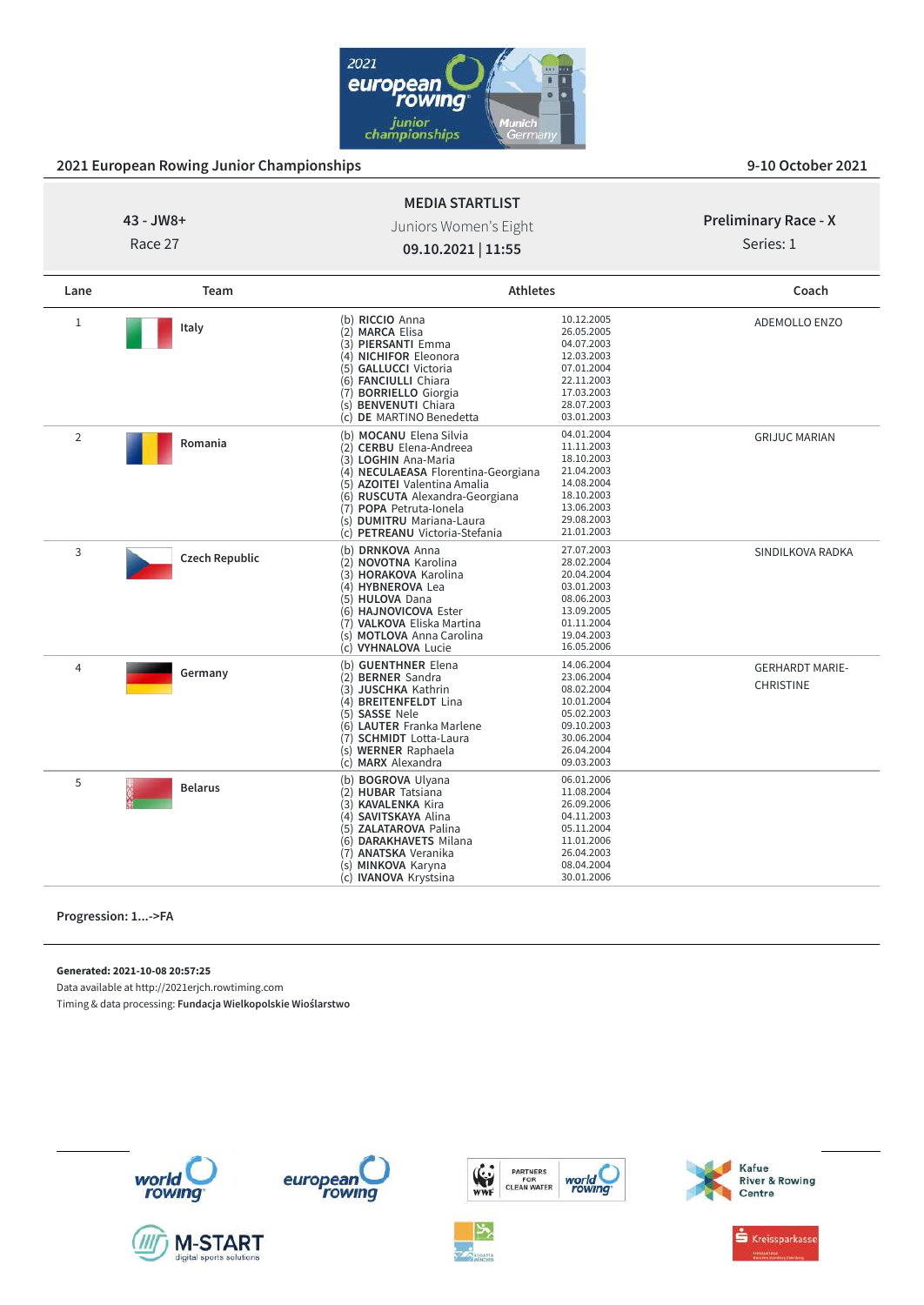

|             |                    | <b>MEDIA STARTLIST</b>                                                                                                                                                                                                                       |                                                                                                                            |                                      |
|-------------|--------------------|----------------------------------------------------------------------------------------------------------------------------------------------------------------------------------------------------------------------------------------------|----------------------------------------------------------------------------------------------------------------------------|--------------------------------------|
| 44 - JM8+   |                    | Junior Men's Eight                                                                                                                                                                                                                           |                                                                                                                            | Heats - H1                           |
|             | Race 28            |                                                                                                                                                                                                                                              |                                                                                                                            | Series: 1                            |
|             |                    | 09.10.2021   12:00                                                                                                                                                                                                                           |                                                                                                                            |                                      |
| Lane        | Team               |                                                                                                                                                                                                                                              | <b>Athletes</b>                                                                                                            | Coach                                |
| $\mathbf 1$ | <b>Russia</b>      | (b) SHABUNIN Nikita<br>(2) NIKOLAEV Alexander<br>(3) TREMBACH Ignat<br>(4) SMIRNOV Daniil<br>(5) GUNKIN Dmitrii<br>(6) DERIUGIN Mikhail<br>(7) DOBRIANTSEV Lev<br>(s) <b>SOLOMONOV</b> Kirill<br>(c) CHEBOTAREV Ivan                         | 13.10.2003<br>16.05.2003<br>02.03.2003<br>29.12.2003<br>01.12.2003<br>03.06.2003<br>06.03.2003<br>12.01.2003<br>11.09.2005 | IAKUNIN ALEKSANDR                    |
| 2           | <b>Netherlands</b> | (b) IMMEKER Jelmer<br>(2) WILTENBURG Erwin<br>(3) DE GOOIJER Casper<br>(4) BROEK Jeppe<br>(5) GRAHAM James<br>(6) VAN DEN EERENBEEMT Ben<br>(7) PEROTTI Gianni<br>(s) VAN DEN HOOGEN Gunnar<br>(c) MOMMERSTEEG Olga                          | 17.12.2004<br>21.01.2004<br>12.04.2004<br>10.05.2004<br>12.01.2004<br>08.10.2004<br>06.05.2004<br>26.02.2004<br>09.07.2003 | <b>STOHR WILLEM</b>                  |
| 3           | Hungary            | (b) ARVAI Peter<br>(2) KOSA Andras<br>(3) NAGY Gergely Zoltan<br>(4) KUNSTAR Simon<br>(5) NAGYSZOKOLYAI Aron<br>(6) GOSZTOLA Balazs<br>(7) KOVACS Sandor<br>(s) <b>BELAN</b> Bendeguz<br>(c) SZABO Zeteny Jozsef                             | 15.08.2003<br>12.06.2003<br>28.07.2003<br>09.12.2005<br>29.06.2003<br>27.08.2003<br>02.05.2003<br>04.06.2003<br>31.12.2004 | <b>DANI ZSOLT</b>                    |
| 4           | Germany            | (b) WOLLRAB Jonas<br>(2) SCHOENWANDT Viktor<br>(3) HANACK Ole<br>(4) WIERING Valentin<br>(5) BOEHM Aaron<br>(6) ANGER Noah<br>(7) GOEDE Max<br>(s) STERN Paul<br>(c) MEHNER Emma Lauri                                                       | 07.01.2004<br>04.04.2004<br>04.05.2004<br>27.12.2003<br>18.12.2003<br>24.02.2003<br>27.07.2004<br>22.02.2004<br>29.09.2005 | <b>KARG JOHANNES</b>                 |
| 5           | Norway             | (b) VEVATNE Lars Eirik<br>(2) ODFJELL Erik<br>(3) DUESUND Martin Nilsson<br>(4) SKAGE Eirik<br>(5) RYPDAL Tallak Jakobsen<br>(6) BREIVIK Ask Christensen<br>(7) VIK Marius Gjerde<br>(s) GRIEG Johan Fredrik Tefte<br>(c) FISKERSTRAND Eirik | 22.07.2003<br>10.01.2003<br>25.07.2004<br>05.11.2004<br>30.05.2003<br>11.07.2003<br>03.10.2003<br>05.09.2003<br>02.09.2008 | <b>FISKERSTRAND</b><br><b>ANDERS</b> |

**Progression: 1,2->FA, 3..->R**

**Generated: 2021-10-08 20:57:25**

Data available at http://2021erjch.rowtiming.com